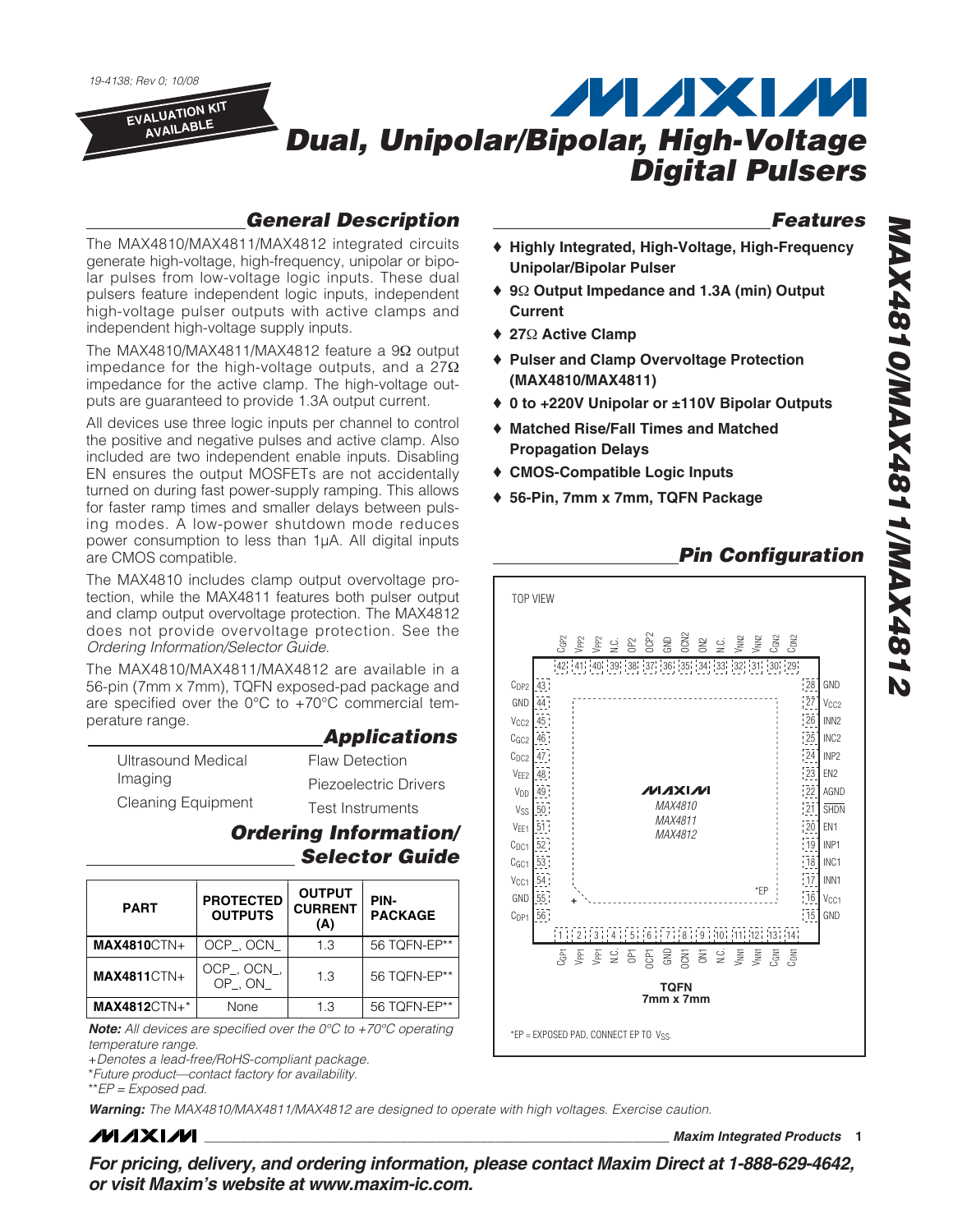#### **ABSOLUTE MAXIMUM RATINGS**

(Voltages referenced to GND.)

| Continuous Power Dissipation $(T_A = +70^{\circ}C)$ (Note 1) |  |
|--------------------------------------------------------------|--|
| 56-Pin TQFN (derate 40mW/°C above +70°C) 3200mW              |  |
| Thermal Resistance (Note 2)                                  |  |
|                                                              |  |
|                                                              |  |
|                                                              |  |
|                                                              |  |
| Storage Temperature Range -65°C to +150°C                    |  |
| Lead Temperature (soldering, 10s)+300°C                      |  |
|                                                              |  |

- **Note 1:** This specification is based on the thermal characteristic of the package, the maximum junction temperature, and the setup described by JEDEC 51. The maximum power dissipation for the MAX4810/MAX4811/MAX4812 might be limited by the thermal protection included in the device.
- **Note 2:** Package thermal resistances were obtained using the method described in JEDEC specification JESD51-7, using a fourlayer board. For detailed information on package thermal considerations, refer to **www.maxim-ic.com/thermal-tutorial**.

Stresses beyond those listed under "Absolute Maximum Ratings" may cause permanent damage to the device. These are stress ratings only, and functional operation of the device at these or any other conditions beyond those indicated in the operational sections of the specifications is not implied. Exposure to absolute maximum rating conditions for extended periods may affect device reliability.

### **ELECTRICAL CHARACTERISTICS**

(V<sub>DD</sub> = +2.7V to +6V, V<sub>CC\_</sub> = +4.75V to +12.6V, V<sub>EE\_</sub> = -12.6V to -4.75V, V<sub>NN\_</sub> = -200V to 0, V<sub>PP\_</sub> = 0 to (V<sub>NN\_</sub> + 200V), V<sub>SS</sub> ≤ the lower of V<sub>NN1</sub> or V<sub>NN2</sub>, T<sub>A</sub> = T<sub>J</sub> = T<sub>MIN</sub> to T<sub>MAX</sub>, unless otherwise noted. Typical values are at T<sub>A</sub> = +25°C.) (Note 3) (See Figures 8, 9, and 10.)

| <b>PARAMETER</b>                           | <b>SYMBOL</b>         | <b>CONDITIONS</b>                                                                                                                                                                            | <b>MIN</b> | <b>TYP</b> | <b>MAX</b>        | <b>UNITS</b> |  |  |
|--------------------------------------------|-----------------------|----------------------------------------------------------------------------------------------------------------------------------------------------------------------------------------------|------------|------------|-------------------|--------------|--|--|
| POWER SUPPLY (VDD, VCC_, VEE_, VPP_, VNN_) |                       |                                                                                                                                                                                              |            |            |                   |              |  |  |
| Logic Supply Voltage                       | <b>V<sub>DD</sub></b> |                                                                                                                                                                                              | $+2.7$     | $+3$       | $+6$              | $\vee$       |  |  |
| Positive Drive Supply Voltage              | $V_{\rm CC}$          |                                                                                                                                                                                              | $+4.75$    | $+12$      | $+12.6$           | $\vee$       |  |  |
| Negative Drive Supply Voltage              | $VEE_$                |                                                                                                                                                                                              | $-12.6$    | $-12$      | $-4.75$           | $\vee$       |  |  |
| High-Side Supply Voltage                   | V <sub>PP</sub>       |                                                                                                                                                                                              | 0          |            | $V_{NN}$ +<br>220 | V            |  |  |
| Low-Side Supply Voltage                    | $V_{NN_{-}}$          |                                                                                                                                                                                              | $-200$     |            | $\Omega$          | V            |  |  |
| VPP_ - V <sub>NN</sub> _ Supply Voltage    |                       |                                                                                                                                                                                              | 0          |            | $+220$            | V            |  |  |
| <b>SUPPLY CURRENT (Single Channel)</b>     |                       |                                                                                                                                                                                              |            |            |                   |              |  |  |
|                                            |                       | $V_{INN}$ $/V_{INP}$ = 0, $V_{SHDN}$ = 0                                                                                                                                                     |            |            | 1                 |              |  |  |
| <b>V<sub>DD</sub></b> Supply Current       | <b>I</b> DD           | $V_{EN} = V_{DD}$ , $V_{SHDN} = V_{DD}$ , $V_{INC} = 0$ or $V_{DD}$ ,<br>$V_{INN} = V_{\overline{INP}}$ , f = 5MHz                                                                           |            | 100        | 200               | μA           |  |  |
|                                            |                       | $V\overline{\text{SHDN}} = 0$ , CH1 and CH2                                                                                                                                                  |            |            | 1                 |              |  |  |
|                                            |                       | $V_{EN} = V_{DD}$ , $V_{SHDN} = V_{DD}$ , CH1 and CH2                                                                                                                                        |            | 130        | 200               | μA           |  |  |
| V <sub>CC</sub> Supply Current             | $\overline{C}$        | $V_{EN} = V_{DD}$ , $V_{\overline{SHDN}} = V_{DD}$ , $V_{INC} = 0$ or $V_{DD}$ ,<br>$V_{INN} = V_{\overline{INP}}$ , f = 5MHz, $V_{CC} = 5V$ , $V_{DD} = 3V$ ,<br>only one channel switching |            | 15         |                   | mA           |  |  |
|                                            |                       | $V_{EN} = V_{DD}$ , $V_{\overline{SHDN}} = V_{DD}$ , $V_{INC} = 0$ or $V_{DD}$ ,<br>$V_{INN} = V_{\overline{INP}}$ , f = 5MHz, $V_{CC}$ = 12V, $V_{DD}$ = 3V,<br>only one channel switching  |            | 36         |                   |              |  |  |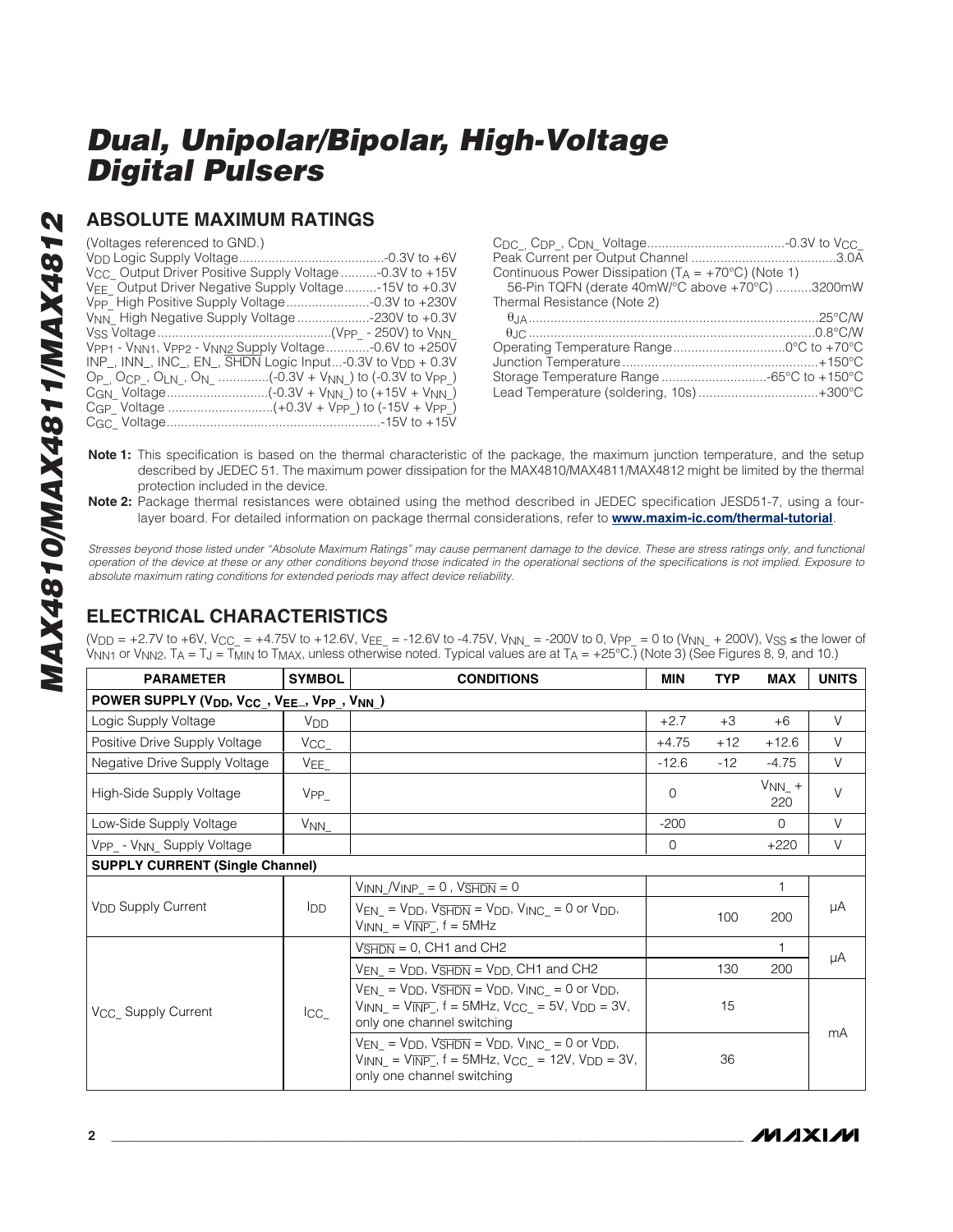### **ELECTRICAL CHARACTERISTICS (continued)**

(V<sub>DD</sub> = +2.7V to +6V, V<sub>CC\_</sub> = +4.75V to +12.6V, V<sub>EE\_</sub> = -12.6V to -4.75V, V<sub>NN\_</sub> = -200V to 0, V<sub>PP\_</sub> = 0 to (V<sub>NN\_</sub> + 200V), V<sub>SS</sub> ≤ the lower of V<sub>NN1</sub> or V<sub>NN2</sub>, T<sub>A</sub> = T<sub>J</sub> = T<sub>MIN</sub> to T<sub>MAX</sub>, unless otherwise noted. Typical values are at T<sub>A</sub> = +25°C.) (Note 3) (See Figures 8, 9, and 10.)

| <b>PARAMETER</b>                                  | <b>SYMBOL</b>   | <b>CONDITIONS</b>                                                                                                                                                                                                                   | <b>MIN</b>                     | <b>TYP</b> | MAX                            | <b>UNITS</b> |  |
|---------------------------------------------------|-----------------|-------------------------------------------------------------------------------------------------------------------------------------------------------------------------------------------------------------------------------------|--------------------------------|------------|--------------------------------|--------------|--|
|                                                   |                 | $V\overline{\text{SHDN}} = 0$ , CH1 and CH2                                                                                                                                                                                         |                                |            | 25                             |              |  |
|                                                   |                 | $V_{EN_-}$ = $V_{DD}$ , $V_{\overline{SHDN}}$ = $V_{DD}$ , CH1 and CH2                                                                                                                                                              |                                |            | 1.                             |              |  |
| VEE Supply Current                                | IEE_            | $V_{EN}$ = $V_{DD}$ , $V_{\overline{SHDN}}$ = $V_{DD}$ , $V_{INC}$ = 0 or $V_{DD}$ ,<br>$V_{INN} = V_{\overline{INP}}$ , f = 5MHz, $V_{EE}$ = -5V,<br>only one channel switching                                                    |                                |            | 200                            | μA           |  |
|                                                   |                 | $V_{EN}$ = $V_{DD}$ , $V_{\overline{SHDN}}$ = $V_{DD}$ , $V_{INC}$ = 0 or $V_{DD}$ ,<br>$V_{INN} = V_{\overline{INP}}$ , f = 5MHz, $V_{EE}$ = -12V,<br>only one channel switching                                                   |                                |            | 200                            |              |  |
|                                                   |                 | $V\overline{\text{SHDN}} = 0$ , CH1 and CH2                                                                                                                                                                                         |                                |            | $\mathbf{1}$                   |              |  |
|                                                   |                 | $V_{EN_-}$ = $V_{DD}$ , $V_{SHDN}$ = $V_{DD}$ , CH1 and CH2                                                                                                                                                                         |                                | 90         | 160                            | μA           |  |
| V <sub>PP</sub> Supply Current                    | $IPP_$          | $V_{EN} = V_{DD}$ , $V_{\overline{SHDN}} = V_{DD}$ , $V_{INC} = 0$ or $V_{DD}$ ,<br>$V_{INN} = V_{\overline{INP}}$ , f = 5MHz, Vpp_ = +5V, V <sub>NN_</sub> = -5V,<br>no load, only one channel switching                           |                                | 9          |                                |              |  |
|                                                   |                 | $V_{EN}$ = $V_{DD}$ , $V_{\overline{SHDN}}$ = $V_{DD}$ , $V_{INC}$ = 0 or $V_{DD}$ ,<br>$VPP_ = +80V$ , $V_{NN_ = -80V$ , pulse repetition<br>frequency = $10kHz$ , $f = 10MHz$ , 4 periods,<br>no load, only one channel switching |                                | 0.6        |                                | mA           |  |
|                                                   |                 | $V\overline{\text{SHDN}} = 0$ , CH1 and CH2                                                                                                                                                                                         |                                |            | 1.                             |              |  |
|                                                   |                 | $V_{EN}$ = $V_{DD}$ , $V_{SHDN}$ = $V_{DD}$ , CH1 and CH2                                                                                                                                                                           |                                | 40         | 80                             | μA           |  |
| V <sub>NN</sub> Supply Current                    | <sup>I</sup> NN | $V_{EN_-} = V_{DD}$ , $V_{\overline{SHDN}} = V_{DD}$ , $V_{INC_-} = 0$ or $V_{DD}$ ,<br>$V_{INN} = V_{\overline{INP}}$ , f = 5MHz, $V_{NN}$ = -5V, $V_{PP}$ = +5V,<br>no load, only one channel switching                           |                                | 9          |                                |              |  |
|                                                   |                 | $V_{EN} = V_{DD}$ , $V_{\overline{SHDN}} = V_{DD}$ , $V_{INC} = 0$ or $V_{DD}$ ,<br>$VPP_ = +80V$ , $V_{NN_ = -80V$ , pulse repetition<br>frequency = $10kHz$ , $f = 10MHz$ , 4 periods,<br>no load, only one channel switching     |                                | 0.6        |                                | mA           |  |
| LOGIC INPUTS (EN_, SHDN, INN_, INP_, INC_)        |                 |                                                                                                                                                                                                                                     |                                |            |                                |              |  |
| Low-Level Input Voltage                           | VIL             |                                                                                                                                                                                                                                     |                                |            | 0.25x<br><b>V<sub>DD</sub></b> | V            |  |
| High-Level Input Voltage<br><b>V<sub>IH</sub></b> |                 |                                                                                                                                                                                                                                     | 0.75x<br><b>V<sub>DD</sub></b> |            |                                | V            |  |
| Logic-Input Capacitance<br>$C_{IN}$               |                 |                                                                                                                                                                                                                                     |                                | 5          |                                | рF           |  |
| Logic-Input Leakage                               | <sup>I</sup> IN | $V_{IN} = 0$ or $V_{DD}$                                                                                                                                                                                                            |                                |            | ±1                             | μA           |  |
| OUTPUT (OUT_)                                     |                 |                                                                                                                                                                                                                                     |                                |            |                                |              |  |
|                                                   |                 | No load at OUT_                                                                                                                                                                                                                     | V <sub>NN</sub>                |            | V <sub>PP</sub>                |              |  |
| OUT_Output-Voltage Range                          | VOUT_           | Unprotected outputs (see the Ordering<br>Information/Selector Guide), 100mA load                                                                                                                                                    | $V_{NN\_}$ +<br>1.5            |            | $VPP_ - -$<br>1.5              | V            |  |
|                                                   |                 | Protected outputs (see the Ordering<br>Information/Selector Guide), 100mA load                                                                                                                                                      | $V_{NN\_}$ +<br>2.5            |            | $VPP_ - -$<br>2.5              |              |  |
| Low-Side Small-Signal Output                      |                 | $I_{OP}$ = -100mA, $V_{CC}$ = +12V ±5%, DC-coupled                                                                                                                                                                                  |                                | 9          | 17                             | Ω            |  |
| Impedance                                         | ROLS            | $I_{OP_{-}}$ = -100mA, $V_{CC_{-}}$ = +5V ±5%, DC-coupled<br>9.5<br>18                                                                                                                                                              |                                |            |                                |              |  |

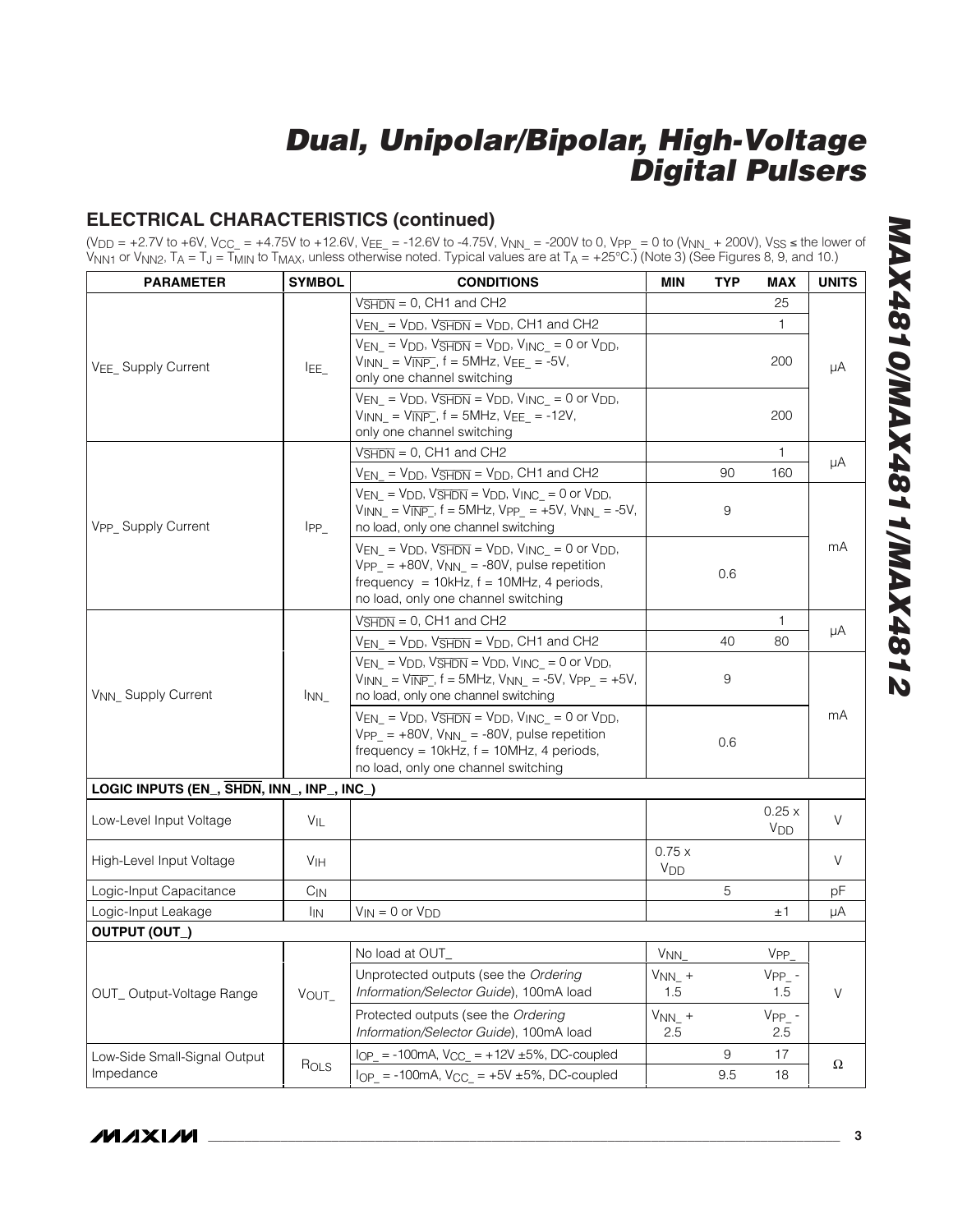### **ELECTRICAL CHARACTERISTICS (continued)**

(V<sub>DD</sub> = +2.7V to +6V, V<sub>CC\_</sub> = +4.75V to +12.6V, V<sub>EE\_</sub> = -12.6V to -4.75V, V<sub>NN\_</sub> = -200V to 0, V<sub>PP\_</sub> = 0 to (V<sub>NN\_</sub> + 200V), V<sub>SS</sub> ≤ the lower of V<sub>NN1</sub> or V<sub>NN2</sub>, T<sub>A</sub> = T<sub>J</sub> = T<sub>MIN</sub> to T<sub>MAX</sub>, unless otherwise noted. Typical values are at T<sub>A</sub> = +25°C.) (Note 3) (See Figures 8, 9, and 10.)

| <b>PARAMETER</b>                                      | <b>SYMBOL</b>       | <b>CONDITIONS</b>                                                                           |                                                                   |      | <b>TYP</b> | <b>MAX</b> | <b>UNITS</b> |
|-------------------------------------------------------|---------------------|---------------------------------------------------------------------------------------------|-------------------------------------------------------------------|------|------------|------------|--------------|
| High-Side Small-Signal Output                         |                     | $I_{OP}$ = -100mA, $V_{CC}$ = +12V ±5%, DC-coupled                                          |                                                                   |      | 10.5       | 17         | Ω            |
| Impedance                                             | ROHS                | $I_{OP}$ = -100mA, $V_{CC}$ = +5V ±5%, DC-coupled                                           |                                                                   |      | 12         | 18         |              |
| Low-Side Output Current                               | $I_{OL}$            | $V_{CC_{-}}$ = +12V ±5%, $V_{OUT_{-}}$ - $V_{NN_{-}}$ = 100V                                |                                                                   | 1.3  |            |            | Α            |
| High-Side Output Current                              | $I_{OH}$            | $V_{CC_{-}}$ = +12V ±5%, $V_{OUT_{-}}$ - $V_{PP_{-}}$ = 100V                                |                                                                   | 1.3  |            |            | Α            |
| Off-Output Capacitance                                | C <sub>O(OFF)</sub> | OP_, ON_, OCP_ and OCN_<br>connected together,                                              | MAX4810                                                           |      | 45         |            | pF           |
|                                                       |                     | $VPP_ = +100V, V_{NN_ = -100V$                                                              | MAX4811                                                           |      | 75         |            |              |
| Off-Output Leakage Current                            | <b>ILK</b>          | $V_{NN}$ = -100V, Vpp = 100V, EN_ = 0,<br>$OUT = -100V$ to $+100V$                          |                                                                   | $-1$ |            | $+1$       | μA           |
| Low-Side Signal-Clamp Output                          |                     | $I_{OCN_{-}}$ = -100mA, DC-coupled, $V_{CC_{-}}$ = +12V ±5%,<br>$VEE$ = $-VCC$              |                                                                   |      | 22         | 50         |              |
| Impedance                                             | $R_{CLS}$           | $I_{OCN}$ = -100mA, DC-coupled, $V_{CC}$ = +5V ±5%,<br>$VEE$ = $-VCC$                       |                                                                   |      | 24         | 65         | Ω            |
| High-Side Signal-Clamp Output                         | RCHS                | $I_{OCP}$ = -100mA, DC-coupled, $V_{CC}$ = +12V ±5%,<br>$VEE$ = $-VCC$                      |                                                                   |      | 28         | 50         |              |
| Impedance                                             |                     | $\log P = -100 \text{mA}$ , DC-coupled, V <sub>CC</sub> = $+5V \pm 5\%$ ,<br>$VEE$ = $-VCC$ |                                                                   | 38   | 65         | Ω          |              |
| Low-Side Gate Short                                   |                     | $V_{CC}$ = +12V ±5%, $V_{EE}$ = - $V_{CC}$ , $I_{CGN}$ = 10mA,<br>$EN_ = 0$                 |                                                                   |      |            | 100        | Ω            |
| Impedance                                             | RLSH                | $V_{CC}$ = +12V ±5%, $V_{EE}$ = - $V_{CC}$ , $I_{CGN}$ = 10mA,<br>$EN = VDD$                |                                                                   |      | 7.5        | 10         | kΩ           |
| High-Side Gate Short                                  |                     | $V_{CC}$ = +12V ±5%, $V_{EE}$ = - $V_{CC}$ , $l_{CGN}$ = 10mA,<br>$EN_ = 0$                 |                                                                   |      |            | 100        | Ω            |
| Impedance                                             | RHSH                | $V_{CC}$ = +12V ±5%, VEE = -V <sub>CC</sub> , I <sub>CGN</sub> = 10mA,<br>$EN_{-} = V_{DD}$ |                                                                   | 5    | 7.5        | 10         | kΩ           |
| <b>THERMAL SHUTDOWN</b>                               |                     |                                                                                             |                                                                   |      |            |            |              |
| <b>Thermal Shutdown</b>                               | <b>T</b> SHDN       | Junction temperature rising                                                                 |                                                                   |      | 150        |            | °C           |
| Thermal-Shutdown Hysteresis                           |                     |                                                                                             |                                                                   |      | 20         |            | $^{\circ}C$  |
|                                                       |                     | DYNAMIC CHARACTERISTICS (RL = $100\Omega$ , CL = $100pF$ , unless otherwise noted)          |                                                                   |      |            |            |              |
| Logic Input to Output Rise<br>Propagation Delay       | tpLH                |                                                                                             | $V_{CC_{-}}$ = +12V, Vpp_ = +5V, V <sub>NN_</sub> = -5V, Figure 4 |      |            |            | ns           |
| Logic Input to Output Fall<br>Propagation Delay       | t <sub>PHL</sub>    | $V_{CC_{-}}$ = +12V, Vpp <sub>-</sub> = +5V, V <sub>NN</sub> = -5V, Figure 4                |                                                                   |      | 15         |            | ns           |
| Logic Input to Output Rise<br>Propagation Delay       | tpoh                | $V_{CC_{-}}$ = +12V, Vpp <sub>_</sub> = +5V, V <sub>NN_</sub> = -5V, Figure 4               |                                                                   |      | 15         |            | ns           |
| Logic Input to Output Fall<br>Propagation Delay       | t <sub>POL</sub>    | $V_{CC_{-}}$ = +12V, Vpp <sub>_</sub> = +5V, V <sub>NN_</sub> = -5V, Figure 4               |                                                                   |      | 15         |            | ns           |
| Logic Input to Output-Rise<br>Propagation Delay Clamp | t <sub>PLO</sub>    | $V_{CC}$ = +12V, Vpp = +5V, V <sub>NN</sub> = -5V, Figure 4                                 |                                                                   |      | 15         |            | ns           |

**MAXIM**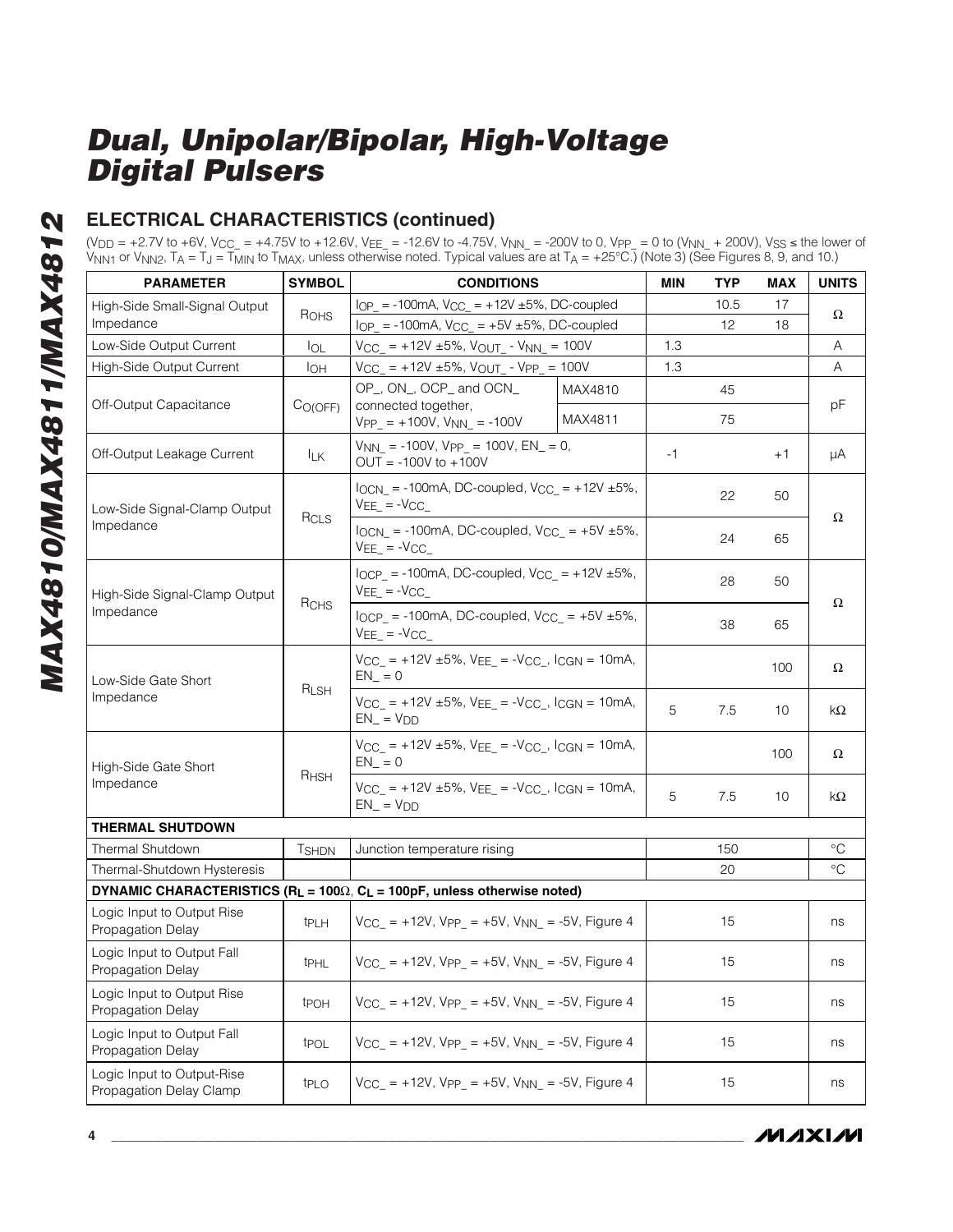### **ELECTRICAL CHARACTERISTICS (continued)**

(V<sub>DD</sub> = +2.7V to +6V, V<sub>CC\_</sub> = +4.75V to +12.6V, V<sub>EE\_</sub> = -12.6V to -4.75V, V<sub>NN\_</sub> = -200V to 0, V<sub>PP\_</sub> = 0 to (V<sub>NN\_</sub> + 200V), V<sub>SS</sub> ≤ the lower of V<sub>NN1</sub> or V<sub>NN2</sub>, T<sub>A</sub> = T<sub>J</sub> = T<sub>MIN</sub> to T<sub>MAX</sub>, unless otherwise noted. Typical values are at T<sub>A</sub> = +25°C.) (Note 3) (See Figures 8, 9, and 10.)

| <b>PARAMETER</b>                                       | <b>SYMBOL</b>      | <b>CONDITIONS</b>                                                                                  | <b>MIN</b> | <b>TYP</b> | <b>MAX</b> | <b>UNITS</b> |
|--------------------------------------------------------|--------------------|----------------------------------------------------------------------------------------------------|------------|------------|------------|--------------|
| Logic Input to Output-Fall<br>Propagation Delay Clamp  | t <sub>PHO</sub>   | $V_{CC_{-}}$ = +12V, Vpp <sub>-</sub> = +5V, V <sub>NN</sub> = -5V, Figure 4                       |            | 15         |            | ns           |
| OUT_ Rise Time (GND to Vpp_)                           | t <sub>ROP</sub>   | $VPP_{-} = +100V$ , $V_{NN_{-}} = -100V$ , $V_{CC_{-}} = +12V \pm 5\%,$<br>$VEE = -VCC$ , Figure 4 |            | 9          | 20         | ns           |
| OUT_ Rise Time (V <sub>NN_</sub> to GND)               | t <sub>RNO</sub>   | $VPP = +100V$ , $VNN = -100V$ , $VCC = +12V \pm 5\%$ ,<br>$VEE = -VCC$ , Figure 4                  |            | 17         | 35         | ns           |
| OUT_ Rise Time (V <sub>NN_</sub> to V <sub>PP_</sub> ) | t <sub>RNP</sub>   | $VPP = +100V$ , $VNN = -100V$ , $VCC = +12V \pm 5\%$ ,<br>$VEE = -VCC$ , Figure 4                  |            | 10.5       | 35         | ns           |
| OUT_Fall Time (GND to V <sub>NN</sub> )                | t <sub>FON</sub>   | $VPP = +100V$ , $VNN = -100V$ , $VCC = +12V \pm 5\%$ ,<br>$VEE = -VCC$ , Figure 4                  |            | 9          | 20         | ns           |
| OUT_Fall Time (Vpp_ to GND)                            | tFPO               | $VPP = +100V$ , $VNN = -100V$ , $VCC = +12V \pm 5\%$ ,<br>$VEE = -VCC$ , Figure 4                  |            | 17         | 35         | ns           |
| OUT_Fall Time (V <sub>PP_</sub> to V <sub>NN_</sub> )  | tFPN               | $VPP = +100V$ , $VNN_ = -100V$ , $V_{CC_ = +12V ± 5\%,$<br>$VEE = -VCC$ , Figure 4                 |            | 10.5       | 35         | ns           |
| <b>OUT Enable Time from EN</b><br>(Figure 5)           | tEN                | $V_{CC_}$ = +12V ± 5%, $V_{EE_}$ = - $V_{CC_}$<br>$V_{CC_}$ = +5V ± 5%, $V_{EE_}$ = - $V_{CC_}$    |            |            | 100<br>150 | ns           |
| OUT Disable Time from EN<br>(Figure 5)                 | tdi                | $V_{CC_{-}}$ = +12V ± 5%, VEE_ = -VCC_<br>$VCC_{-}$ = +5V ± 5%, VEE_ = -VCC_                       |            |            | 100<br>150 | ns           |
| Clamp Enable Time from INC<br>(Figure 6)               | t <sub>EN-CL</sub> | $V_{CC_}$ = +12V ± 5%, $V_{EE_}$ = - $V_{CC_}$<br>$V_{CC_{-}}$ = +5V ± 5%, VEE_ = -VCC_            |            |            | 150<br>180 | ns           |
| Clamp Disable Time from INC<br>(Figure 6)              | t <sub>DI-CL</sub> | $V_{CC_}$ = +12V ± 5%, VEE_ = -VCC_<br>$V_{CC_}$ = +5V ± 5%, $V_{EE_}$ = - $V_{CC_}$               |            |            | 150<br>150 | ns           |
| Short Enable Time from EN                              |                    | $VPP_ = 12V$ , $V_{NN_ = 0$ , $V_{CC_ = +12V \pm 5\%}$ ,<br>$VEE$ = $-VCC$                         |            |            | 1000       |              |
| (Figure 7)                                             | t <sub>EN_SH</sub> | $VPP_ = 5V$ , $V_{NN_ = 0$ , $V_{CC_ = +5V \pm 5\%}$ ,<br>$VEE = -VCC$                             |            |            | 1000       | ns           |
| Short Disable Time from EN                             |                    | $VPP_ = 12V$ , $V_{NN_ = 0$ , $V_{CC_ = +12V ± 5%}$ ,<br>$VEE$ = $-VCC$                            |            |            | 250        |              |
| (Figure 7)                                             | t <sub>DI_SH</sub> | $VPP = 5V$ , $VNN = 0$ , $VCC = +5V \pm 5\%$ ,<br>$VEE_$ = $-VCC_$                                 |            |            | 250        | ns           |
| INP_ to INN_Overlap Tolerance                          |                    |                                                                                                    |            | 3          |            | ns           |
| Crosstalk                                              |                    | $VPP_ = VCC_ = +5V$ , $V_{NN_} = VEE_ = -5V$ ,<br>$f = 5MHz$                                       |            | 69         |            | dB           |
| 2nd Harmonic Distortion                                | 2HD                | $VPP_{-} = V_{NN_{-}} = 100V$ , fout = 5MHz, $V_{CC_{-}} = 12V$                                    |            | $-48$      |            | dB           |
| RMS Output Jitter                                      | tJ                 | $V_{CC}$ = 12V                                                                                     |            | 9          |            | ps           |

**Note 3:** Specifications are guaranteed for the stated global conditions, unless otherwise noted and are 100% production tested at  $T_A = +25^{\circ}$ C and  $T_A = +70^{\circ}$ C. Specifications at  $T_A = 0^{\circ}$ C are guaranteed by design.

**Note 4:** 100% production tested at T<sub>A</sub> = +25°C. Specifications over temperature are guaranteed by design.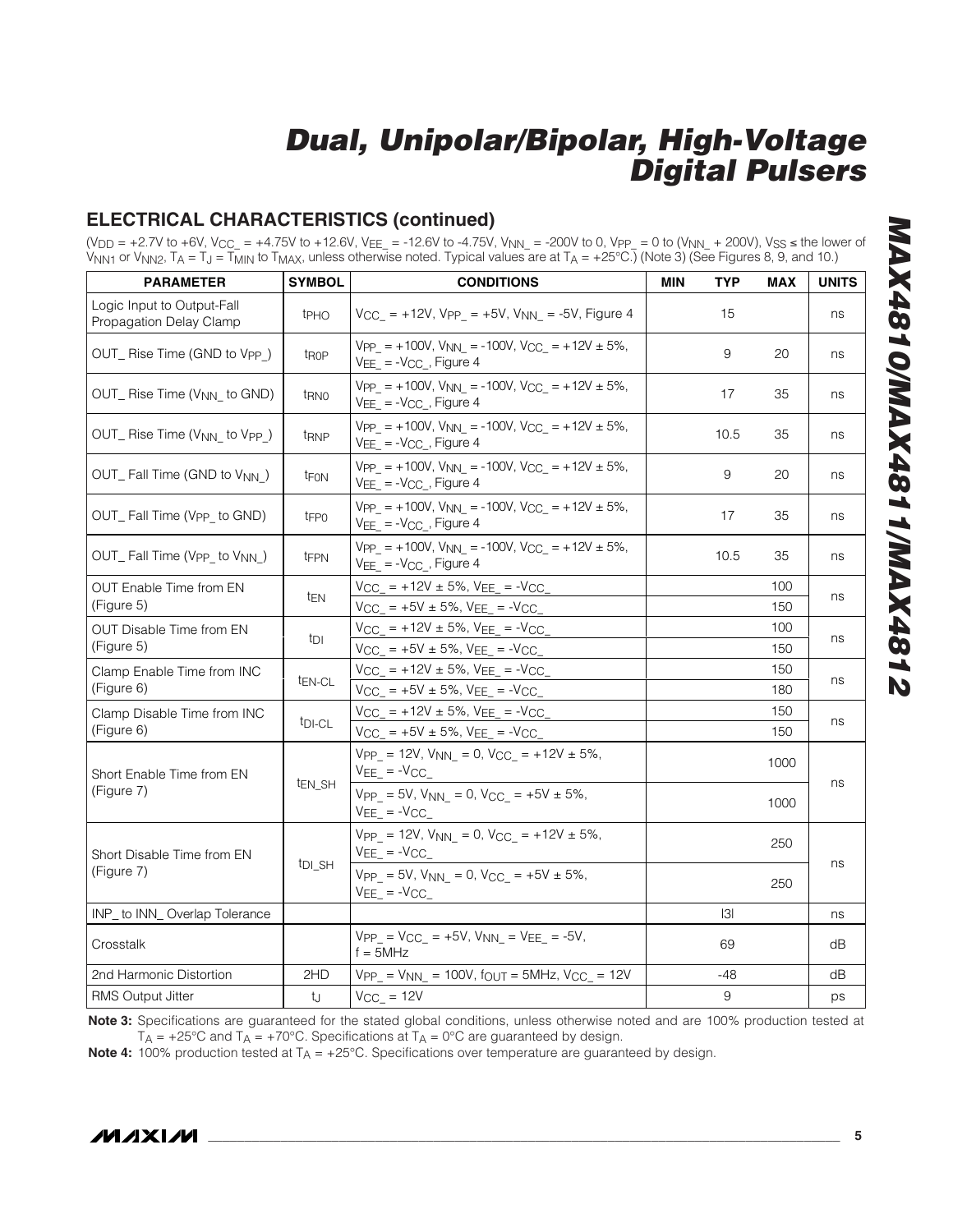

**MAXM** 

MAX4810/MAX4811/MAX4812 **MAX4810/MAX4811/MAX4812**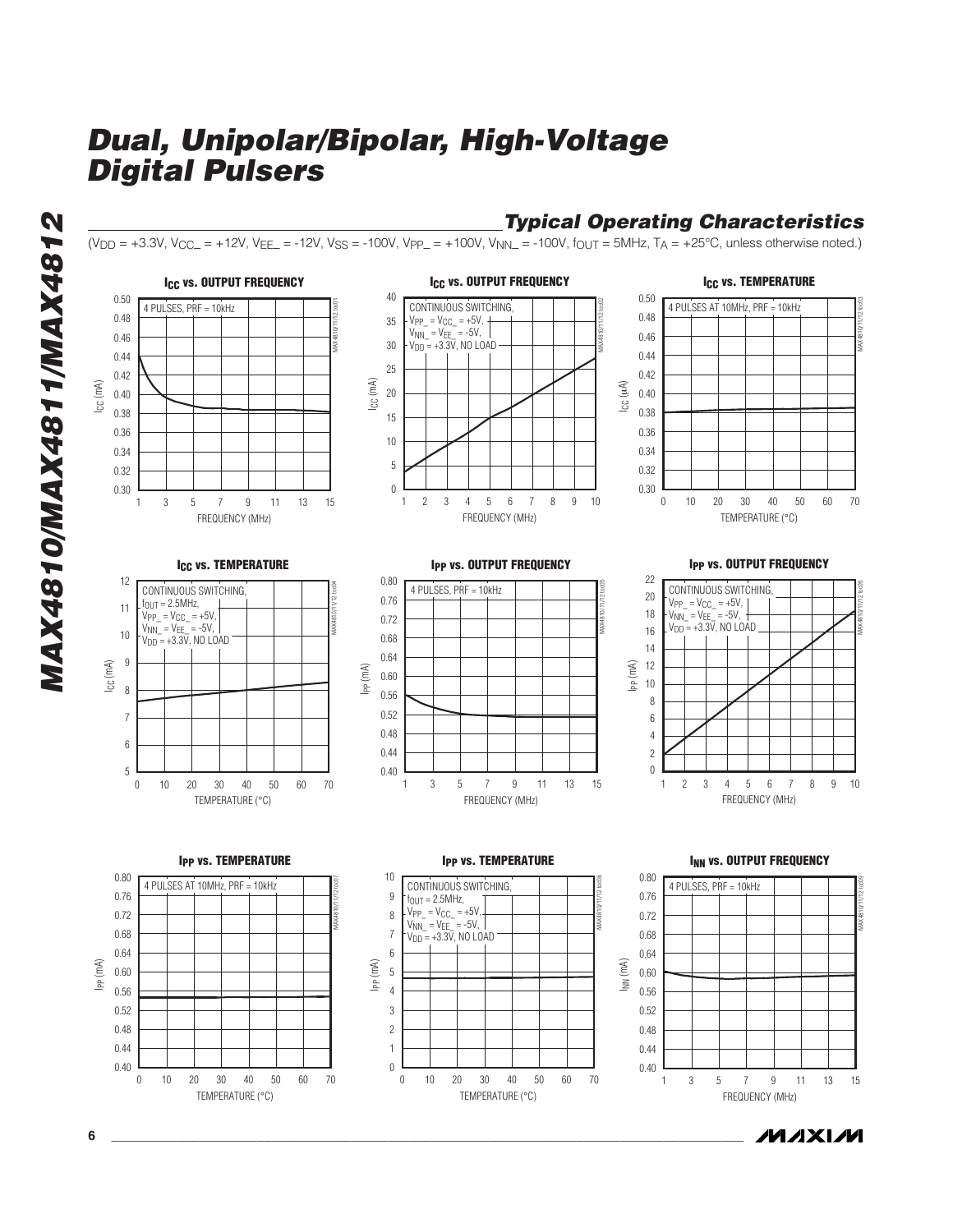#### **Typical Operating Characteristics (continued)** (V<sub>DD</sub> = +3.3V, V<sub>CC</sub>\_ = +12V, V<sub>EE</sub>\_ = -12V, V<sub>SS</sub> = -100V, V<sub>PP</sub>\_ = +100V, V<sub>NN</sub>\_ = -100V, f<sub>OUT</sub> = 5MHz, T<sub>A</sub> = +25°C, unless otherwise noted.) **1 3 3 4 5 6 7 8 9 10 12 3 4 5 6 7 8 9 10 12 4 4 5 6 7 8 9 10 12 4 4 5 6 7 8 9 10 12 4 4 5 6 7 8 9 10 12 4 4 5 6 7 8 9 10 12 12 13 4 5 6 7 8 9 10 12 12 13 4 5 6 7 8 9 10 12 12 13 4 5 6 7 8 9 10 12 12 13 4 5 6 7 8 9 10 12 SPACE AT 10 AM VS. TEMPERATURE**<br> **EXECUTE:**<br> **EXECUTE:**<br> **EXECUTE:**<br> **EXECUTE:**<br> **EXECUTE:**<br> **EXECUTE:**<br> **EXECUTE:**<br> **EXECUTE:**<br> **EXECUTE:**<br> **EXECUTE:**<br> **EXECUTE:**<br> **EXECUTE:**<br> **EXECUTE:**<br> **EXECUTE:**<br> **EXECUTE:**<br> **EXECUTE INN VS. TEMPERATURE**<br>
CONTINUOUS SWITCHING,<br>  $t_{0UT} = 2.5MHz$ ,<br>  $V_{PP} = V_{CC} = +5V$ ,<br>  $V_{NN} = V_{EE} = -5V$ ,<br>  $V_{DD} = +3.3V$ , NO LOAD<br>  $= +3.3V$ , NO LOAD<br>  $= +3.3V$ , NO LOAD<br>  $= 0.30$ <br>  $= 0.30$ <br>  $= 0.50$ <br>  $= 0.70$ 22 0.80 10 CONTINUOUS SWITCHING<br>
VPP\_ = V<sub>CC\_</sub> = +5V,<br>
V<sub>NN\_</sub> = V<sub>EE</sub>\_ = -5V, <del>V</del><br>
V<sub>DD</sub> = +3.3V, NO LOAD 4 PULSES AT 10MHz, PRF = 10kHz CONTINUOUS SWITCHING<br>
FOUT = 2.5MHz,<br>
VPP\_ = V<sub>CC\_</sub> = +5V,<br>
V<sub>NN\_</sub> = V<sub>EE\_</sub> = -5V,<br>
V<sub>DD</sub> = +3.3V, NO LOAD — 20 9 0.76 9876543210 18 0.72 8 16 0.68  $\overline{7}$ 14 0.64  $6\overline{6}$ INN (mA) 12 INN (mA) INN (mA) 0.60  $\sqrt{5}$  $10$ 10<br>8<br>6<br>4<br>2 0.56  $\overline{4}$  $\,8\,$ 3  $6\,$ 0.52  $\overline{4}$ 0.48  $\sqrt{2}$  $\overline{c}$ 0.44  $\overline{1}$  $\boldsymbol{0}$  $\theta$ 0.40 FREQUENCY (MHz) TEMPERATURE ( °C) TEMPERATURE ( °C) **INP-TO-OUT RISE PROPAGATION DELAY OUT RISE TIME (GND TO VPP\_ ) OUT FALL TIME (GND TO VNN\_ ) vs. V<sub>CC</sub>** /V<sub>EE</sub> SUPPLY VOLTAGE **vs. V<sub>CC</sub>** /V<sub>EE</sub> SUPPLY VOLTAGE **vs. V<sub>CC</sub>** /V<sub>EE</sub> SUPPLY VOLTAGE 22 22 22 MAX4810/11/12 toc13 MAX4810/11/12 toc14 MAX4810/11/12 toc15 R  $R_{\rm L} = 100 \Omega$ ,  $C_{\rm L} = 100 \rho F$ <br>  $+7.5 \rho F$ <br>  $+7.5 \rho F$ <br>  $+7.5 \rho F$ <br>  $+10 \rho F$ <br>  $+12.6 \rho F$ <br>  $+12.6 \rho F$ <br>  $+12.6 \rho F$ <br>  $+12.6 \rho F$  $_L$  = 100 $\Omega$ , C $_L$  = 100pF  $R_L = 100\Omega$ ,  $C_L = 100pF$ 20 20 21 20 18 18 19 16 16 18 14 14 17 tFON (ns) tROP (ns) 12 12 tPLH (ns) 16  $10$  $10$ 10<br>8<br>6<br>4<br>2 10<br>8<br>6<br>4<br>2 15  $\overline{8}$  $\overline{8}$ 14  $6\overline{6}$  $6\phantom{a}$ 13  $\overline{4}$  $\overline{4}$ 12  $\overline{c}$  $\overline{c}$ 11 0  $\theta$ 10  $+4.75/-4.75$   $+7.5/-7.5$   $+12/-12$ <br>+5/-5  $+10/-10$   $+1$  $+4.75/-4.75 +7.5/-7.5 +12/-12+5/-5 +10/-10 +12.6/-12.6$ +4.75/-4.75 +7.5/-7.5 +12/-12  $+12.6 - 12.6$  $+12.6 - 12.6$ V<sub>CC\_</sub>/V<sub>EE\_</sub> SUPPLY VOLTAGE (V) V<sub>CC</sub> /V<sub>FF</sub> SUPPLY VOLTAGE (V) V<sub>CC</sub> /V<sub>FF</sub> SUPPLY VOLTAGE (V) **INP-TO-OUT RISE PROPAGATION DELAY INP-TO-OUT FALL PROPAGATION DELAY INP-TO-OUT FALL PROPAGATION DELAY vs. TEMPERATURE vs. TEMPERATURE vs. VCC\_/VEE\_ SUPPLY VOLTAGE** 22 20 20 MAX4810/11/12 toc16 MAX4810/11/12 toc17 MAX4810/11/12 toc18  $R_L = 100\Omega$ ,  $C_L = 100pF$ R L = 100 Ω, C L = 100pF  $R_L = 100\Omega$ , C<sub>L</sub> = 100pF 21 18 18 20 16 16 19 14 14 18 12 12 17 tPLH (ns) tPHL (ns) t<sub>PHL</sub> (ns)  $\begin{array}{c} 10 \\ 8 \end{array}$ 16  $\begin{array}{c} 10 \\ 8 \end{array}$ 15 14  $6\phantom{a}$  $6\,$ 6<br>4<br>2<br>0 6<br>4<br>2<br>0 13  $\overline{4}$  $\overline{4}$ 12  $\overline{c}$  $\overline{c}$ 11  $\boldsymbol{0}$  $10$   $+4.75/-4.75$  $\boldsymbol{0}$  $\frac{1}{1}$  +7.5/-7.5 +12/-12<br>+5/-5 +10/-10 + 0 10 20 30 40 50 60 70 0 10 20 30 40 50 60 70

V<sub>CC\_</sub>/V<sub>EE\_</sub> SUPPLY VOLTAGE (V)

 $+12.6/-12.6$ 

**MAX4810/MAX4811/MAX4812 2184XAM/1184XAM/0184XAM** 

**MAXM \_\_\_\_\_\_\_\_\_\_\_\_\_\_\_\_\_\_\_\_\_\_\_\_\_\_\_\_\_\_\_\_\_\_\_\_\_\_\_\_\_\_\_\_\_\_\_\_\_\_\_\_\_\_\_\_\_\_\_\_\_\_\_\_\_\_\_\_\_\_\_\_\_\_\_\_\_\_\_\_\_\_\_\_\_\_\_ 7**

TEMPERATURE ( °C)

TEMPERATURE ( °C)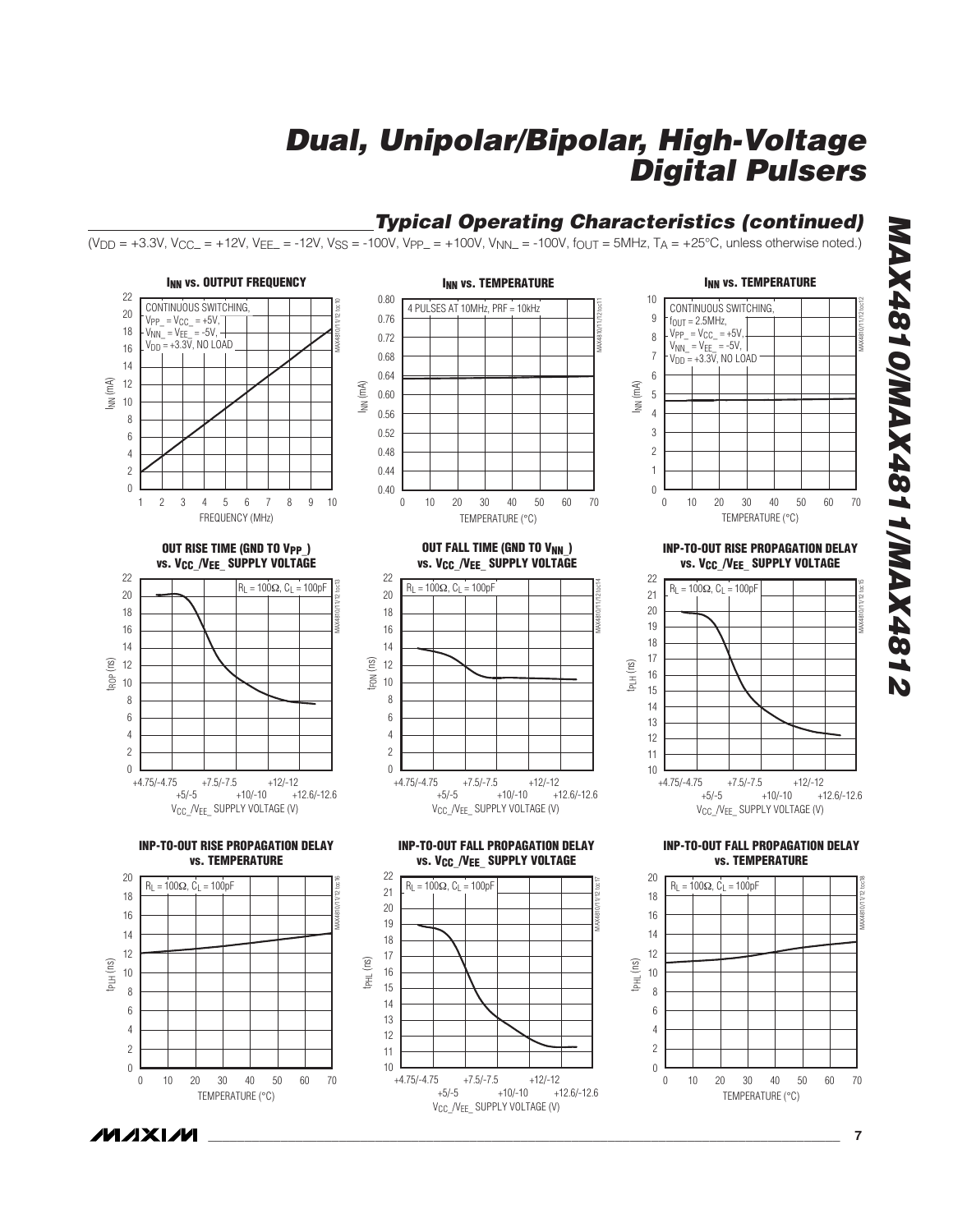**Pin Description**

| <b>PIN</b>               | <b>NAME</b>      | <b>FUNCTION</b>                                                                                                                                                                                                                                       |
|--------------------------|------------------|-------------------------------------------------------------------------------------------------------------------------------------------------------------------------------------------------------------------------------------------------------|
| 1                        | CGP1             | Channel 1 High-Side Gate Input. Connect a 1nF to 10nF capacitor between Cpp <sub>1</sub> and C <sub>GP1</sub> as close as<br>possible to the device.                                                                                                  |
| 2, 3                     | V <sub>PP1</sub> | Channel 1 High-Side Positive Supply Voltage Input. Bypass Vpp1 to GND with a 0.1µF as close as<br>possible to the device. See the Power Supplies and Bypassing section. Depending on the output,<br>additional bypassing may be required.             |
| 4, 10, 33,<br>39         | N.C.             | No Connection. Not connected internally.                                                                                                                                                                                                              |
| 5                        | OP <sub>1</sub>  | Channel 1 High-Side Drain Output                                                                                                                                                                                                                      |
| 6                        | OCP1             | Channel 1 High-Side Clamp Output                                                                                                                                                                                                                      |
| 7, 15, 28,<br>36, 44, 55 | <b>GND</b>       | Ground                                                                                                                                                                                                                                                |
| 8                        | OCN <sub>1</sub> | Channel 1 Low-Side Clamp Output                                                                                                                                                                                                                       |
| $\overline{9}$           | ON <sub>1</sub>  | Channel 1 Low-Side Drain Output                                                                                                                                                                                                                       |
| 11, 12                   | V <sub>NN1</sub> | Channel 1 High-Side Negative Supply Voltage Input. Bypass V <sub>NN1</sub> to GND with a 0.1µF as close as<br>possible to the device. See the Power Supplies and Bypassing section. Depending on the output,<br>additional bypassing may be required. |
| 13                       | C <sub>GN1</sub> | Channel 1 Low-Side Gate Input. Connect a 1nF to 10nF capacitor between C <sub>DN1</sub> and C <sub>GN1</sub> as close as<br>possible to the device.                                                                                                   |
| 14                       | C <sub>DN1</sub> | Channel 1 Low-Side Driver Output. Connect a 1nF to 10nF capacitor between C <sub>DN1</sub> and C <sub>GN1</sub> as close<br>as possible to the device.                                                                                                |
| 16, 54                   | V <sub>CC1</sub> | Channel 1 Gate-Drive Supply Voltage Input. Bypass V <sub>CC1</sub> to GND with a 0.1µF as close as possible to<br>the device. See the Power Supplies and Bypassing section. Depending on the output, additional<br>bypassing may be required.         |
| 17                       | INN <sub>1</sub> | Channel 1 Low-Side Logic Input (Table 1)                                                                                                                                                                                                              |
| 18                       | INC <sub>1</sub> | Channel 1 Clamp Logic Input. Clamps OCP1 and OCN1 are turned on when INC1 is high and when INP1<br>and INN1 are low (see Table 1).                                                                                                                    |
| 19                       | INP <sub>1</sub> | Channel 1 High-Side Logic Input (Table 1)                                                                                                                                                                                                             |
| 20                       | EN <sub>1</sub>  | Channel 1 Enable Logic Input. Drive EN1 high to enable OP1 and ON1. Pull EN1 low to turn on the gate-<br>source short circuit (see Table 1).                                                                                                          |
| 21                       | <b>SHDN</b>      | Shutdown Logic Input (Table 1)                                                                                                                                                                                                                        |
| 22                       | <b>AGND</b>      | Analog Ground. Must be connected to common GND.                                                                                                                                                                                                       |
| 23                       | EN <sub>2</sub>  | Channel 2 Enable Logic Input. Drive EN2 high to enable OP2 and ON2. Pull EN2 low to turn on the gate-<br>source short circuit. See Table 1.                                                                                                           |
| 24                       | INP <sub>2</sub> | Channel 2 High-Side Logic Input (Table 1)                                                                                                                                                                                                             |
| 25                       | INC <sub>2</sub> | Channel 2 Clamp Logic Input. Clamps OCP2 and OCN2 are turned on when INC2 is high and when INP2<br>and INN2 are low. See Table 1.                                                                                                                     |
| 26                       | INN <sub>2</sub> | Channel 2 Low-Side Logic Input (Table 1)                                                                                                                                                                                                              |
| 27, 45                   | V <sub>CC2</sub> | Channel 2 Gate-Drive Supply Voltage Input. Bypass V <sub>CC2</sub> to GND with a 0.1µF as close as possible to<br>the device. See the Power Supplies and Bypassing section. Depending on the output, additional<br>bypassing may be required.         |
| 29                       | C <sub>DN2</sub> | Channel 2 Low-Side Driver Output. Connect a 1nF to 10nF capacitor between C <sub>DN2</sub> and C <sub>GN2</sub> as close<br>as possible to the device.                                                                                                |
| 30                       | C <sub>GN2</sub> | Channel 2 Low-Side Gate Input. Connect a 1nF to 10nF capacitor between C <sub>DN2</sub> and C <sub>GN2</sub> as close as<br>possible to the device.                                                                                                   |

**MAXIM**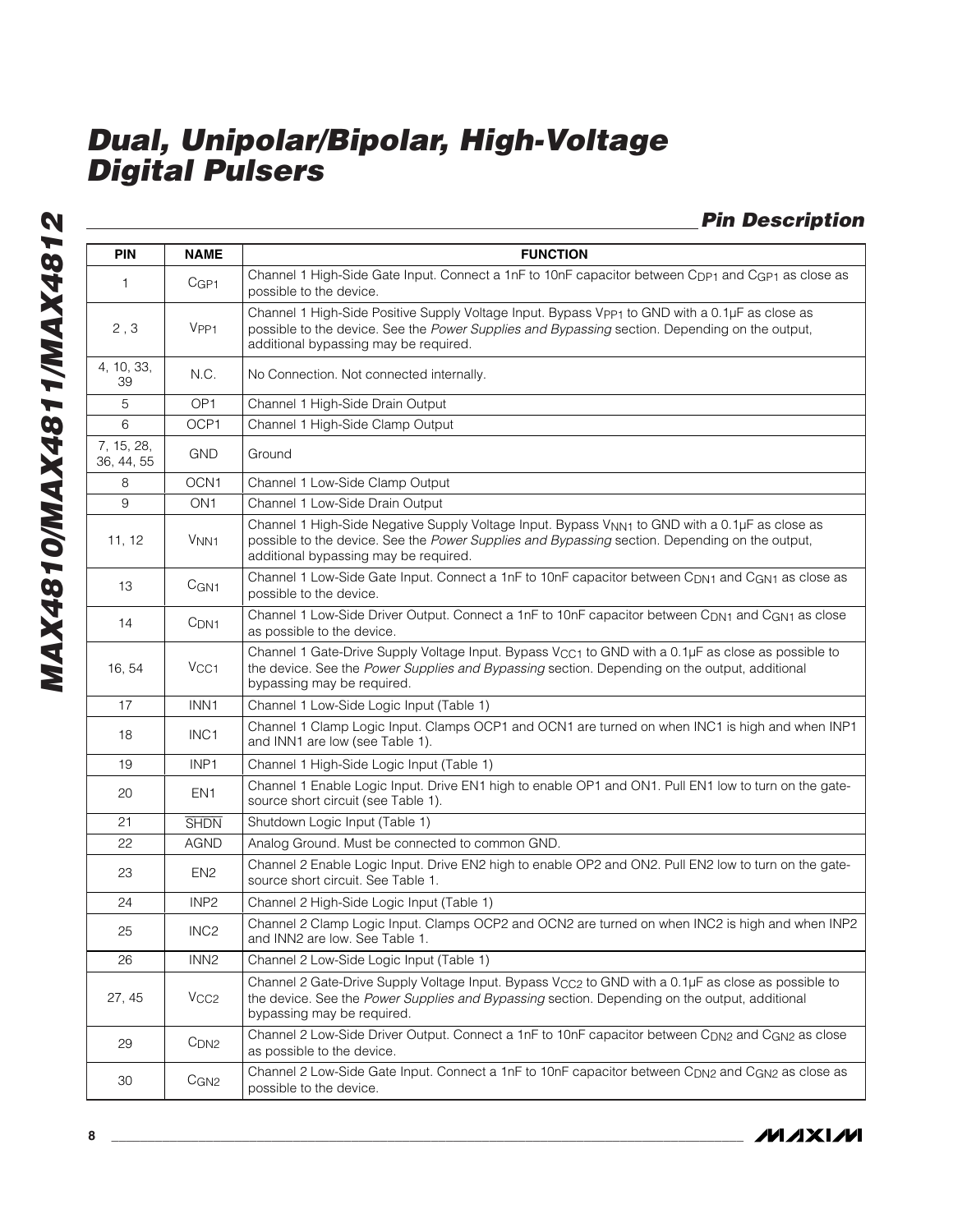### **Pin Description (continued)**

| <b>PIN</b>               | <b>NAME</b>           | <b>FUNCTION</b>                                                                                                                                                                                                                                                                                  |  |  |  |  |  |  |
|--------------------------|-----------------------|--------------------------------------------------------------------------------------------------------------------------------------------------------------------------------------------------------------------------------------------------------------------------------------------------|--|--|--|--|--|--|
| 31, 32                   | V <sub>NN2</sub>      | Channel 2 High-Side Negative Supply Voltage Input. Bypass V <sub>NN2</sub> to GND with a 0.1µF as close as<br>possible to the device. See the Power Supplies and Bypassing section. Depending on the output,<br>additional bypassing may be required.                                            |  |  |  |  |  |  |
| 34                       | ON <sub>2</sub>       | Channel 2 Low-Side Drain Output                                                                                                                                                                                                                                                                  |  |  |  |  |  |  |
| 35                       | OCN <sub>2</sub>      | Channel 2 Low-Side Clamp Output                                                                                                                                                                                                                                                                  |  |  |  |  |  |  |
| 37                       | OCP <sub>2</sub>      | Channel 2 High-Side Clamp Output                                                                                                                                                                                                                                                                 |  |  |  |  |  |  |
| 38                       | OP <sub>2</sub>       | Channel 2 High-Side Drain Output                                                                                                                                                                                                                                                                 |  |  |  |  |  |  |
| 40, 41                   | V <sub>PP2</sub>      | Channel 2 High-Side Supply Voltage Input. Bypass Vpp2 to GND with a 0.1µF as close as possible to the<br>device. See the Power Supplies and Bypassing section. Depending on the output, additional bypassing<br>may be required.                                                                 |  |  |  |  |  |  |
| 42                       | CGP2                  | Channel 2 High-Side Gate Input. Connect a 1nF to 10nF capacitor between C <sub>DP2</sub> and C <sub>GP2</sub> as close as<br>possible to the device.                                                                                                                                             |  |  |  |  |  |  |
| 43                       | CDP2                  | Channel 2 High-Side Driver Output. Connect a 1nF to 10nF capacitor between C <sub>DP2</sub> and C <sub>GP2</sub> as close<br>as possible to the device.                                                                                                                                          |  |  |  |  |  |  |
| 46                       | C <sub>GC2</sub>      | Channel 2 High-Side Clamp Gate Input. Connect a 1nF to 10nF capacitor between C <sub>DC2</sub> and C <sub>GC2</sub> as<br>close as possible to the device.                                                                                                                                       |  |  |  |  |  |  |
| 47                       | $C_{DC2}$             | Channel 2 High-Side Clamp Driver Output. Connect a 1nF to 10nF capacitor between C <sub>DC2</sub> and C <sub>GC2</sub> as<br>close as possible to the device.                                                                                                                                    |  |  |  |  |  |  |
| 48                       | VEF2                  | Channel 2 Negative Supply Input. IVEE2 < VCC2. Gate Drive Supply Voltage for the OCP clamp. Bypass<br>VEE2 to GND with a 0.1µF as close as possible to the device. See the Power Supplies and Bypassing<br>section. Depending on the output, additional bypassing may be required.               |  |  |  |  |  |  |
| 49                       | <b>V<sub>DD</sub></b> | Logic Supply Voltage Input. Bypass V <sub>DD</sub> to GND with a 0.1µF as close as possible to the device. See the<br>Power Supplies and Bypassing section. Depending on the output, additional bypassing may be<br>required.                                                                    |  |  |  |  |  |  |
| 50                       | Vss                   | Substrate Voltage. Connect V <sub>SS</sub> to a voltage equal to or more negative than the more negative of V <sub>NN1</sub> or<br>V <sub>NN2</sub> .                                                                                                                                            |  |  |  |  |  |  |
| 51                       | VEE <sub>1</sub>      | Channel 1 Negative Supply Input. IVEE1  ≤ V <sub>CC1</sub> . Gate Drive Supply Voltage for the OCP clamp. Bypass<br>VEE1 to GND with a 0.1µF as close as possible to the device. See the Power Supplies and Bypassing<br>section. Depending on the output, additional bypassing may be required. |  |  |  |  |  |  |
| 52                       | $C_{DC1}$             | Channel 1 High-Side Clamp Driver Output. Connect a 1nF to 10nF capacitor between C <sub>DC1</sub> and C <sub>GC1</sub> as<br>close as possible to the device.                                                                                                                                    |  |  |  |  |  |  |
| 53                       | CGC1                  | Channel 1 High-Side Clamp Gate Input. Connect a 1nF to 10nF capacitor between C <sub>DC1</sub> and C <sub>GC1</sub> as<br>close as possible to the device.                                                                                                                                       |  |  |  |  |  |  |
| 56                       | C <sub>DP1</sub>      | Channel 1 High-Side Driver Output. Connect a 1nF to 10nF capacitor between Cpp <sub>1</sub> and C <sub>GP1</sub> as close<br>as possible to the device.                                                                                                                                          |  |  |  |  |  |  |
| $\overline{\phantom{0}}$ | EP                    | Exposed Pad. EP must be connected to V <sub>SS</sub> . Do not use EP as the only V <sub>SS</sub> connection for the device.                                                                                                                                                                      |  |  |  |  |  |  |

#### **Detailed Description**

The MAX4810/MAX4811/MAX4812 are dual high-voltage, high-speed pulsers that can be independently configured for either unipolar or bipolar pulse outputs. These devices have independent logic inputs for full pulse control and independent active clamps. The clamp input, INC\_, can be set high to activate the clamp automatically when the device is not pulsing to the positive or negative high-voltage supplies.

**Logic Inputs (INP\_, INN\_, INC\_, EN\_,** SHDN**)** The MAX4810/MAX4811/MAX4812 have a total of nine logic input signals. SHDN controls power-up and powerdown of the device. There are two sets of INP\_, INN\_, INC\_, and EN\_ signals: one for each channel. INP\_



**\_\_\_\_\_\_\_\_\_\_\_\_\_\_\_\_\_\_\_\_\_\_\_\_\_\_\_\_\_\_\_\_\_\_\_\_\_\_\_\_\_\_\_\_\_\_\_\_\_\_\_\_\_\_\_\_\_\_\_\_\_\_\_\_\_\_\_\_\_\_\_\_\_\_\_\_\_\_\_\_\_\_\_\_\_\_\_ 9**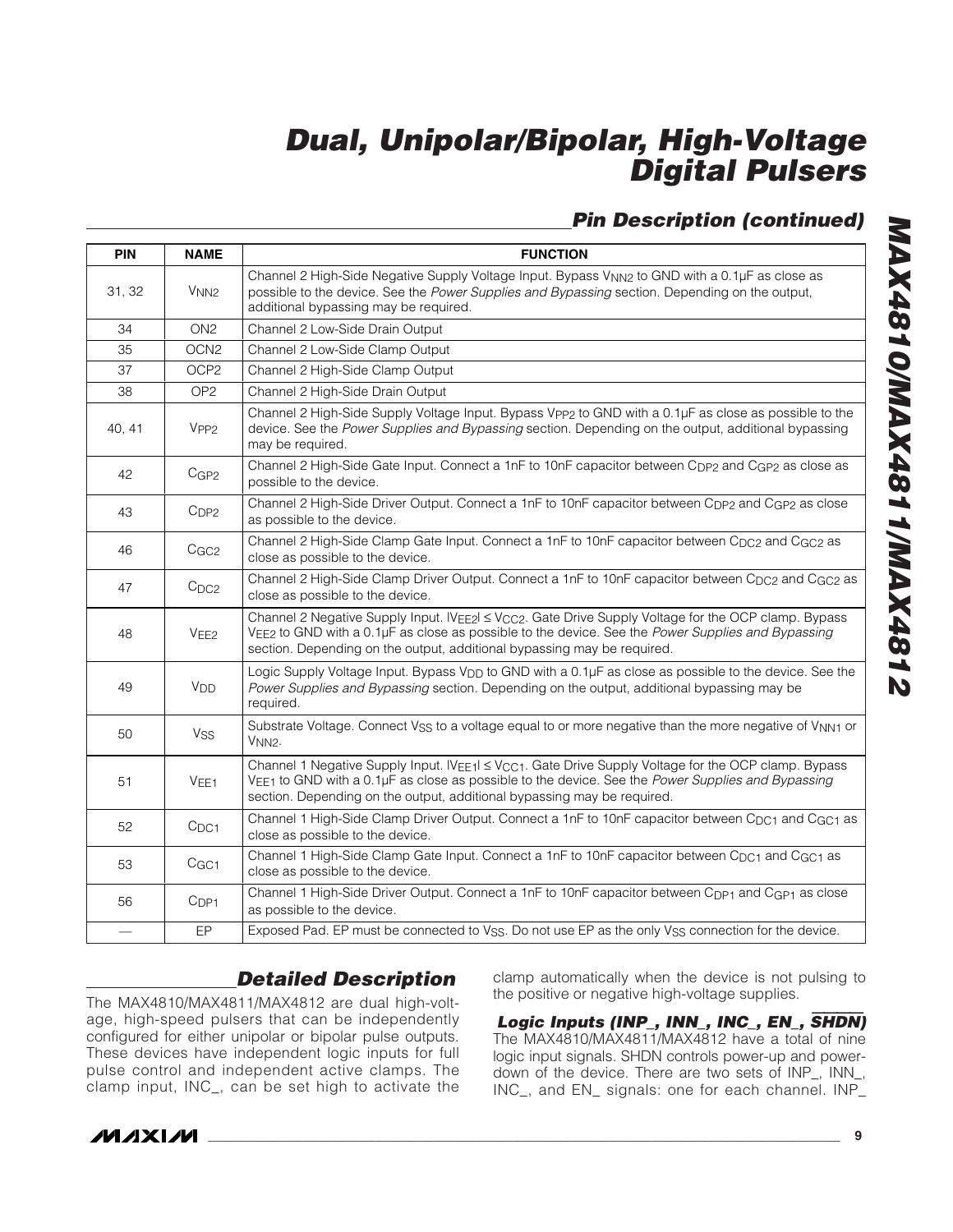#### **Table 1. Truth Table**

|             |          | <b>INPUTS</b> |            |            |                          | <b>OUTPUTS</b>                                    |                                                                                      |                                                               |
|-------------|----------|---------------|------------|------------|--------------------------|---------------------------------------------------|--------------------------------------------------------------------------------------|---------------------------------------------------------------|
| <b>SDHN</b> | EN       | INP           | <b>INN</b> | <b>INC</b> | $OP_$                    | ON                                                | OCP_,<br>OCN                                                                         | <b>STATE</b>                                                  |
| $\Omega$    | X        | X             | X          | $\Omega$   | High<br>impedance        | High<br>impedance                                 | High<br>Powered down, INP_/INN_ disabled, gate-source<br>impedance<br>short disabled |                                                               |
| $\Omega$    | X        | X             | X          |            | High<br>impedance        | High<br>impedance                                 | Powered down, INP_/INN_ disabled, gate-source<br><b>GND</b><br>short disabled        |                                                               |
| 1           | $\Omega$ | X             | X          | $\Omega$   | High<br>impedance        | High<br>High<br>impedance<br>impedance<br>enabled |                                                                                      | Powered up, INP_/INN_ disabled, gate-source short             |
|             | $\Omega$ | X             | X          |            | High<br>impedance        | High<br>impedance                                 | Powered up, INP_/INN_ disabled, gate-source short<br><b>GND</b><br>enabled           |                                                               |
| 1           |          | $\Omega$      | $\Omega$   | $\Omega$   | High<br>impedance        | High<br>impedance                                 | High<br>Powered up, all inputs enabled, gate-source short<br>impedance<br>disabled   |                                                               |
|             |          | $\Omega$      | $\Omega$   |            | <b>High</b><br>impedance | High<br>impedance                                 | <b>GND</b>                                                                           | Powered up, all inputs enabled, gate-source short<br>disabled |
|             |          | $\Omega$      |            | X          | High<br>impedance        | V <sub>NN</sub>                                   | <b>High</b><br>impedance                                                             | Powered up, all inputs enabled, gate-source short<br>disabled |
|             |          |               | $\Omega$   | X          | $VPP_$                   | High<br>impedance                                 | High<br>Powered up, all inputs enabled, gate-source short<br>impedance<br>disabled   |                                                               |
|             |          |               |            | X          | $VPP_$                   | $V_{NN_{-}}$                                      | High<br>Not allowed (3ns maximum overlap)<br>impedance                               |                                                               |

 $X = Don't care.$ 

 $0 = Logic$ -low.

 $1 = Logic$ -high.

controls the on and off states of the high side FET, INN\_ controls the on and off states of the low side FET, INC\_ controls the active clamp and EN\_ controls the gate to source short. These signals give complete control of the output stage of each driver (see Table 1 for all logic combinations).

The MAX4810/MAX4811/MAX4812 logic inputs are CMOS logic compatible and the logic level are referenced to  $V_{\text{DD}}$  for maximum flexibility. The low  $5pF$  (typ) input capacitance of the logic inputs reduces loading and increases switching speed.

#### **High-Voltage Output Protection (MAX4811 Only)**

The high-voltage outputs of the MAX4811 feature an integrated overvoltage protection circuit that allows the user to implement multilevel pulsing by connecting the outputs of multiple pulser channels in parallel. Internal diodes in series with the ON\_ and OP\_ outputs prevent the body diode of the high-side and low-side FETs from switching on when a voltage greater than  $V_{NN}$  or  $V_{PP}$ is present on the output. See Figure 2.

#### **Active Clamps**

The MAX4810/MAX4811/MAX4812 feature an active clamp circuit to improve pulse quality and reduce 2nd harmonic output. The clamp circuit consists of an Nchannel (DC-coupled) and a P-channel (AC and DC delay coupled) high-voltage FETs that are switched on or off by the logic clamp input (INC\_). The MAX4810/ MAX4811 feature protected clamp devices, allowing the clamp circuit to be used in bipolar pulsing circuits (see Figures 1 and 2). A diode in series with the OCN\_ output prevents the body diode of the low-side FET from turning on when a voltage lower than GND is present. Another diode in series with the OCP\_ output prevents the body diode of the high-side FET from turning on when a voltage higher than ground is present. The MAX4812 does not have diode protection on the clamp outputs. Thus, the device is suitable for use in circuits where only unipolar pulsing is required.

The user can connect the active clamp input (INC\_) to a logic-high voltage and drive only the INP\_ and INN\_ inputs to minimize the number of signals used to drive the

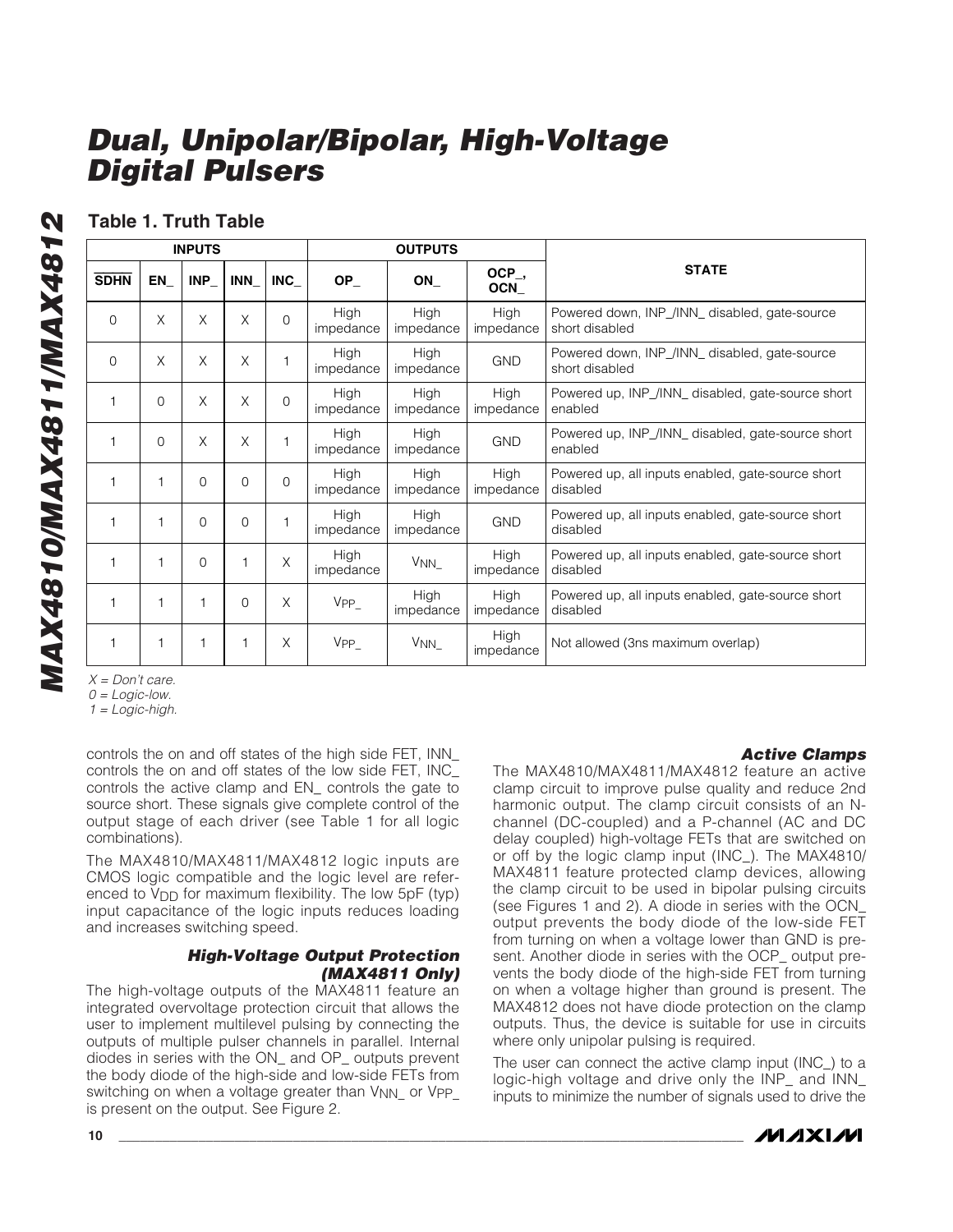device. In this case, whenever both the INP\_ and INN\_ inputs are low and the INC\_ input is high, the active clamp circuit pulls the output to GND through the OCP\_ and OCN outputs (see Table 1 for more information).

#### **Power-Supply Ramping and Gate-Source Short Circuit**

The MAX4810/MAX4811/MAX4812 include a gatesource short circuit that is controlled by the enable input (EN\_). When SHDN is high and EN is low, a 60 $Ω$  switch shorts together the gate and source of the high-side output FET. At the same time, a similar switch shorts the gate and source of the low-side output FET (Table 1). The gate-source short circuit prevents accidental turnon of the output FETs due to the ramping voltage on V<sub>PP</sub> and V<sub>NN</sub>, and allows for faster ramping rates and smaller delay times between pulsing modes.

#### **Shutdown Mode**

SHDN is common to both channel 1 and channel 2 and powers up or down the device. Drive SHDN low to power down all internal circuits (except the clamp circuits). When  $\overline{\text{SHDN}}$  is low, the device is in the lowest power state (1µA) and the gate-source short circuit is disabled. The device takes  $1\mu s$  (typ) to become active when  $\overline{SHDN}$ is disabled.

#### **Thermal Protection**

A thermal shutdown circuit with a typical threshold of +150°C prevents damage due to excessive power dissipation. When the junction temperature exceeds  $T_J =$ +150°C, all outputs are disabled. Normal operation typically resumes after the IC's junction temperature drops below +130°C.

#### **Applications Information**

#### **AC-Coupling Capacitor Selection**

The value of all AC-coupling capacitors (between C<sub>DP</sub> and CGP, and between C<sub>DN</sub> and CGN ) should be between 1nF to 10nF. The voltage rating of the capacitor should be at least as high as V<sub>PP</sub>. The capacitors should be placed as close as possible to the device.

Because INP\_ and part of INC\_ are AC-coupled to the output devices, they cannot be driven high indefinitely when the device is active.

#### **Power Dissipation**

The power dissipation of the MAX4810/MAX4811/ MAX4812 consists of three major components caused by the current consumption from V<sub>CC\_</sub>, V<sub>PP\_</sub>, and V<sub>NN\_</sub>. The sum of these components (Pvcc, Pvpp\_ and

P<sub>VNN</sub>) must be kept below the maximum power-dissipation limit. See the Typical Operating Characteristics section for more information on typical supply currents versus switching frequencies.

The device consumes most of the supply current from V<sub>CC</sub> supply to charge and discharge internal nodes such as the gate capacitance of the high-side FET (C P ) and the low-side FET (C N). Neglecting the small quiescent supply current and a small amount of current used to charge and discharge the capacitances at the internal gate clamp FETs, the power consumption can be estimated as follows:

$$
P_{VCC} = \left[ \left( C_N \times V_{CC} \right)^2 \times f_{IN} \right) + \left( C_P \times V_{CC} \right)^2 \times f_{IN} \right] \times (BRF \times BTD)
$$
  

$$
f_{IN} = f_{INN} + f_{INP}
$$

Where finn and finp are the switching frequency of the inputs INN, INP respectively, and where BRF is the burst repitition frequency and BTD is the burst time duration. The typical value of the gate capacitances of the power FET are  $C_N = 0.2$ nF,  $C_P = 0.4$ nF.

For an output load that has a resistance of R L and capacitance of C L, the MAX4810/MAX4811/MAX4812 power dissipation can be estimated as follows (assume square wave output and neglect the resistance of the switches):

$$
P_{\text{VPP}} = \left\{ \left[ \left( C_O + C_L \right) \times i_{\text{N}} \times \left( V_{\text{PP}}_- - V_{\text{NN}}_- \right)^2 \right] + \left[ \frac{V_{\text{PP}}_-{}^2}{P_L} \times \frac{1}{2} \right] \times \left( \text{BRF} \times \text{BTD} \right) \right\}
$$

where C O is the output capacitance of the device.

#### **Power Supplies and Bypassing**

The MAX4810/MAX4811/MAX4812 operate from independent supply voltage sets (only V<sub>DD</sub> and V<sub>SS</sub> are common to both channels). The logic input circuit operates from a  $+2.7V$  to  $+6V$  single supply ( $V_{\text{DD}}$ ). The level-shift driver dual supplies, V<sub>CC</sub> /VEE operate from  $±4.75V$  to  $±12.6V$ . P/PP =  $\left\{ \left[ (C_0 + C_L) \times i_{N} \times (\forall p_2 - \forall_{N} N_2)^2 \right] + \left[ \frac{\forall p_2 - \checkmark} {R_L} \times \frac{1}{2} \right] \times (BRF \times BTD) \right\}$ <br>
Where Co is the output capacitance of the device.<br> **Power Supplies and Bypassing**<br>
The MAX4810/MAX4811/MAX4812 operate fro

The V<sub>PP</sub> /V<sub>NN</sub> high-side and low-side supplies are driven from a single positive supply up to +220V, from a single negative supply up to -200V, or from  $\pm 110V$  dual supplies. Either Vpp\_ or V<sub>NN</sub>\_ can be set at 0. Bypass each supply input to ground with a 0.1µF capacitor as close as possible to the device.

Depending on the load of the input, additional bypassing may be needed to keep the output of V<sub>NN\_</sub> and V<sub>PP</sub> stable during output transitions. For example, with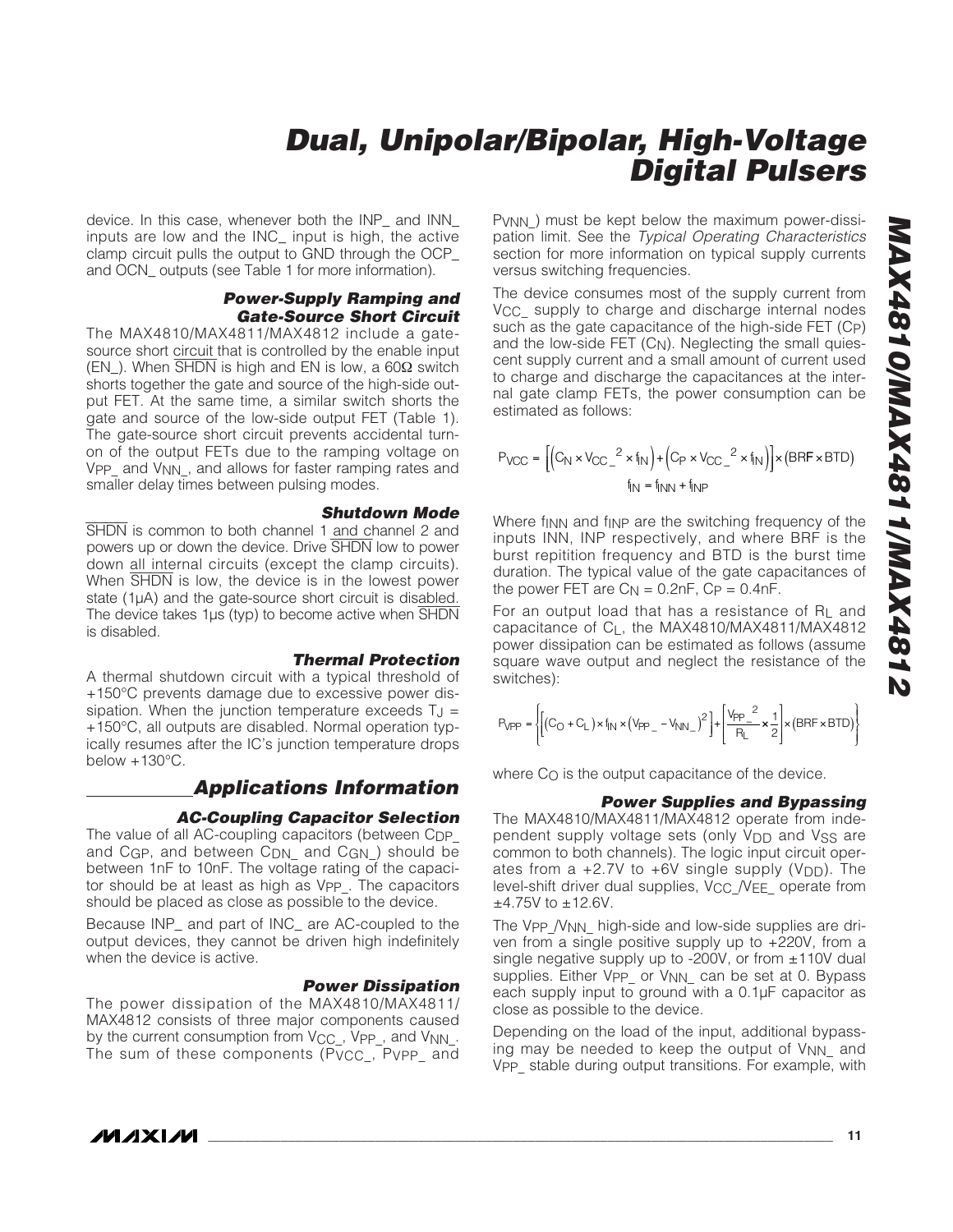

Figure 1. MAX4810 Simplified Functional Diagram for One Channel

**12 \_\_\_\_\_\_\_\_\_\_\_\_\_\_\_\_\_\_\_\_\_\_\_\_\_\_\_\_\_\_\_\_\_\_\_\_\_\_\_\_\_\_\_\_\_\_\_\_\_\_\_\_\_\_\_\_\_\_\_\_\_\_\_\_\_\_\_\_\_\_\_\_\_\_\_\_\_\_\_\_\_\_\_\_\_\_** COUT = 100pF and ROUT = 100<sup>Ω</sup> load, additional 10µF (typ) capacitor is recommended. VSS is the substrate voltage and must be connected to a voltage equal to or more negative than the more negative voltage of V<sub>NN1</sub> or VNN2 .

#### **Exposed Pad and Layout Concerns**

The MAX4810/MAX4811/MAX4812 provide an exposed pad (EP) underneath the TQFN package for improved thermal performance. EP is internally connected to Vss. Connect EP to V<sub>SS</sub> externally and do not run traces under the package to avoid possible short circuits. To aid heat dissipation, connect EP to a similarly sized pad on the component side of the PCB. This pad should be connected through to the solder-side copper by several plated holes to a large heat spreading copper area to conduct heat away from the device.

The MAX4810/MAX4811/MAX4812 high-speed pulsers require low-inductance bypass capacitors to their supply inputs. High-speed PCB trace design practices are recommended. Pay particular attention to minimize

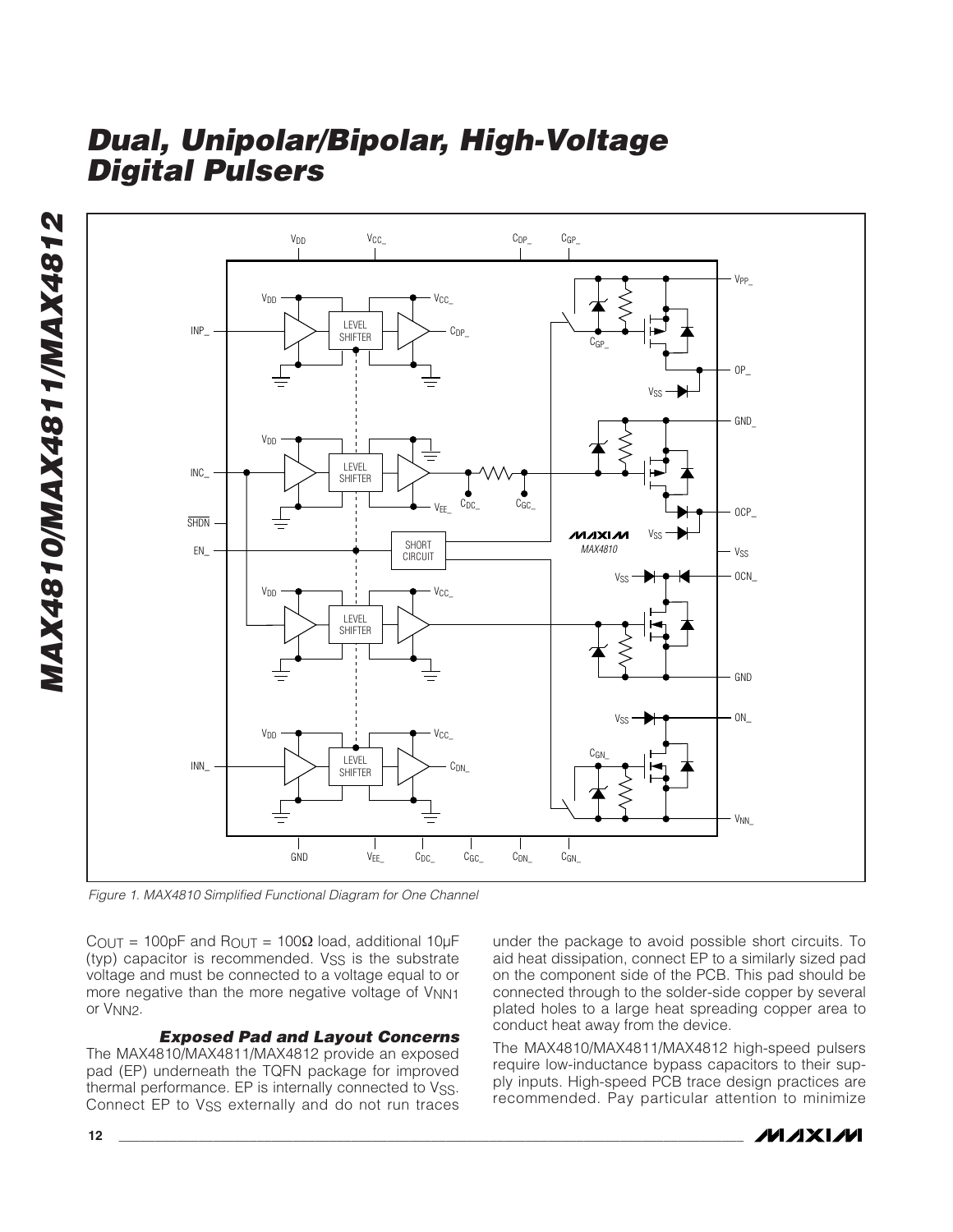

Figure 2. MAX4811 Simplified Functional Diagram for One Channel

trace lengths and use sufficient trace width to reduce inductance. Use of surface-mount components is recommended.

#### **Supply Sequencing**

V<sub>SS</sub> must be lower than or equal to the more negative voltage of V<sub>NN1</sub> or V<sub>NN2</sub> at all times. No other powersupply sequencing is required for the MAX4810/ MAX4811/MAX4812.

#### **Typical Application Circuits**

Figures 8, 9, and 10 show typical applications for the MAX4810/MAX4811/MAX4812. Figure 8 shows the MAX4810 used in a bipolar pulsing connection. Figure 9 shows the MAX4811 in a five-level pulsing application, and Figure 10 shows the MAX4812 used in a unipolar application.

**MAXM** 

**MAX4810/MAX4811/MAX4812**

**MAX4810/MAX4811/MAX4812**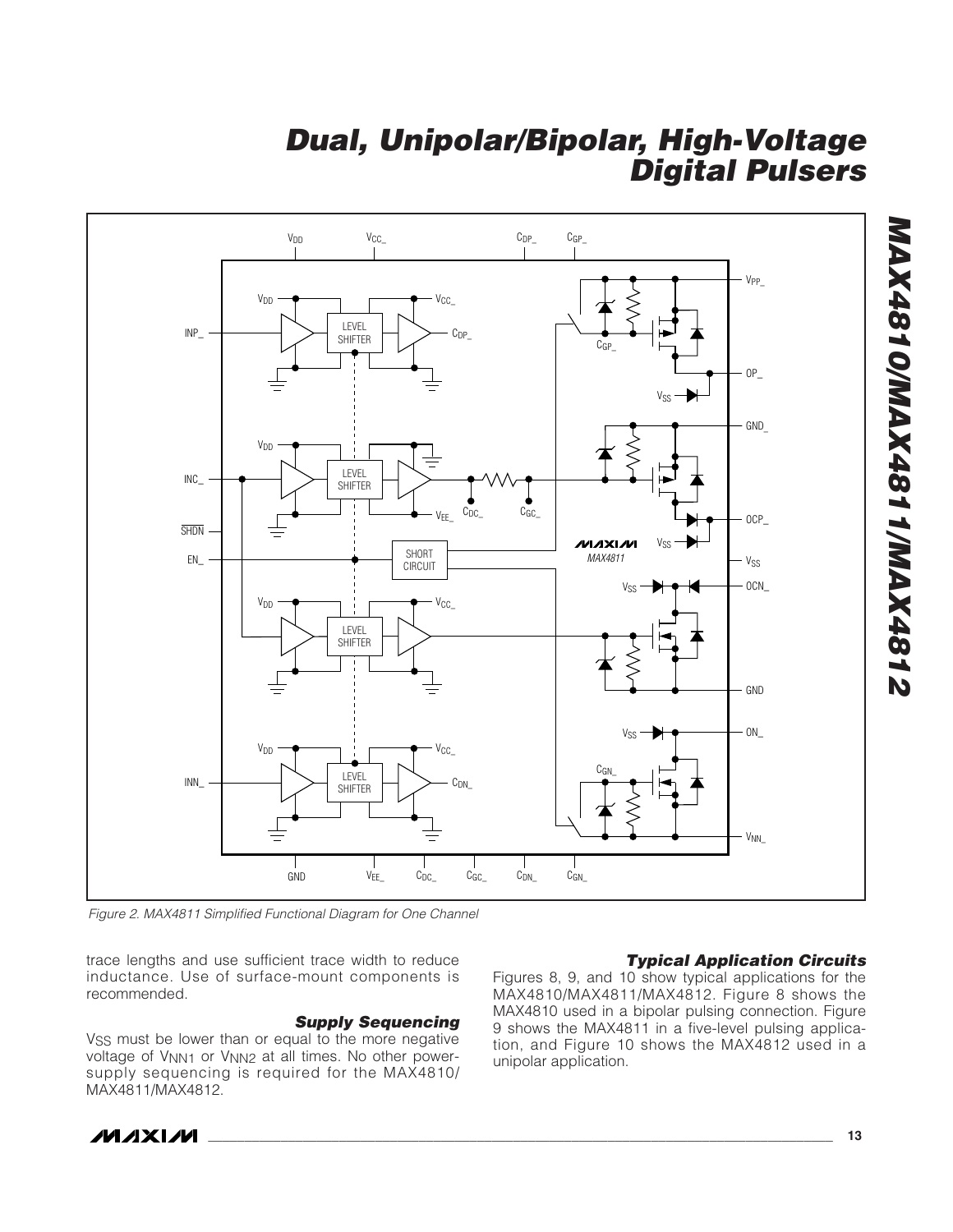

Figure 3. MAX4812 Simplified Functional Diagram for One Channel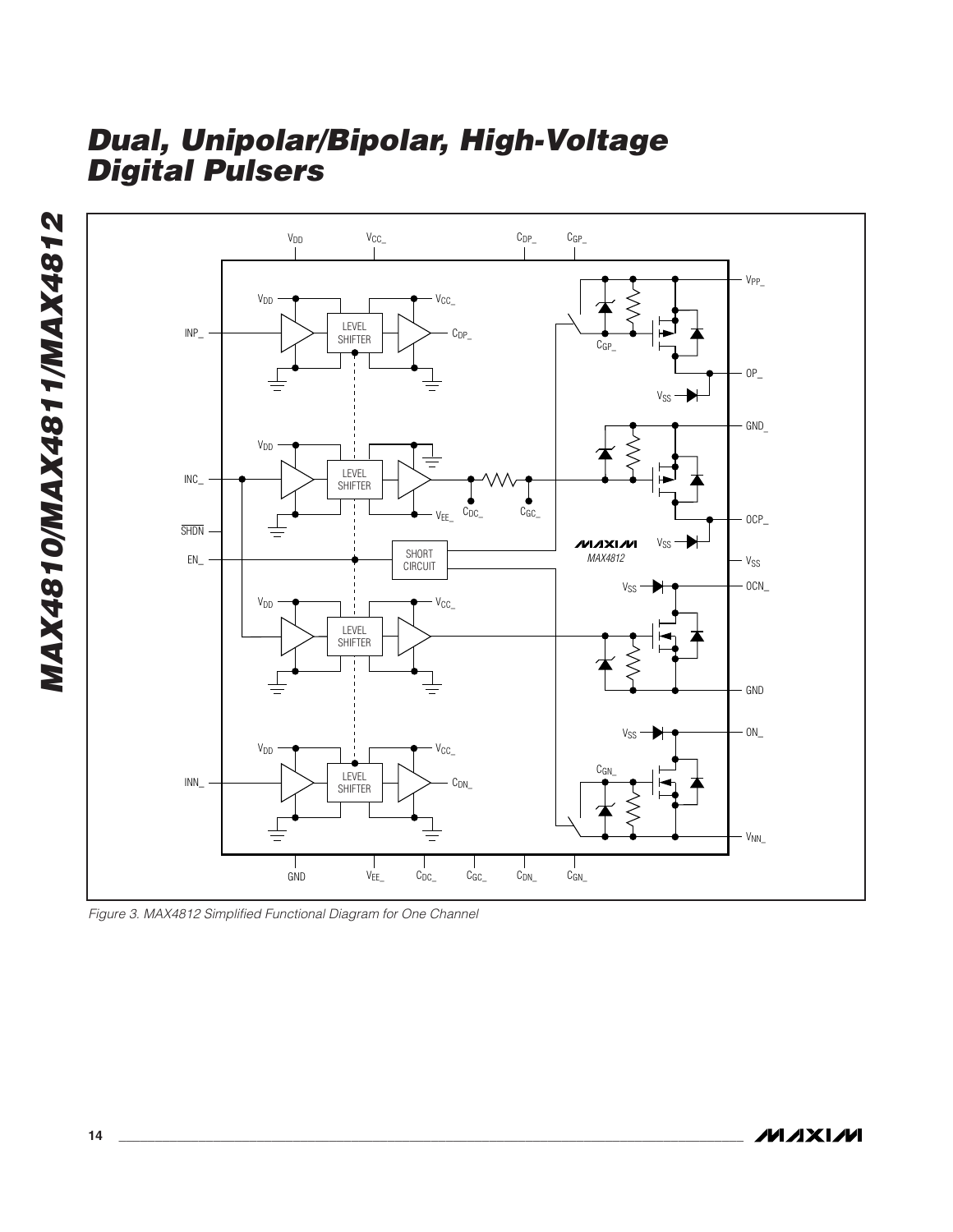

Figure 4. Detailed Timing ( $R_L = 100\Omega$ ,  $C_L = 100pF$ )



Figure 5. Enable Timing ( $R_L = 100\Omega$ ,  $C_L = 100pF$ )

**MAX4810/MAX4811/MAX4812**

**S184XAM\1184XAM\0184XAM**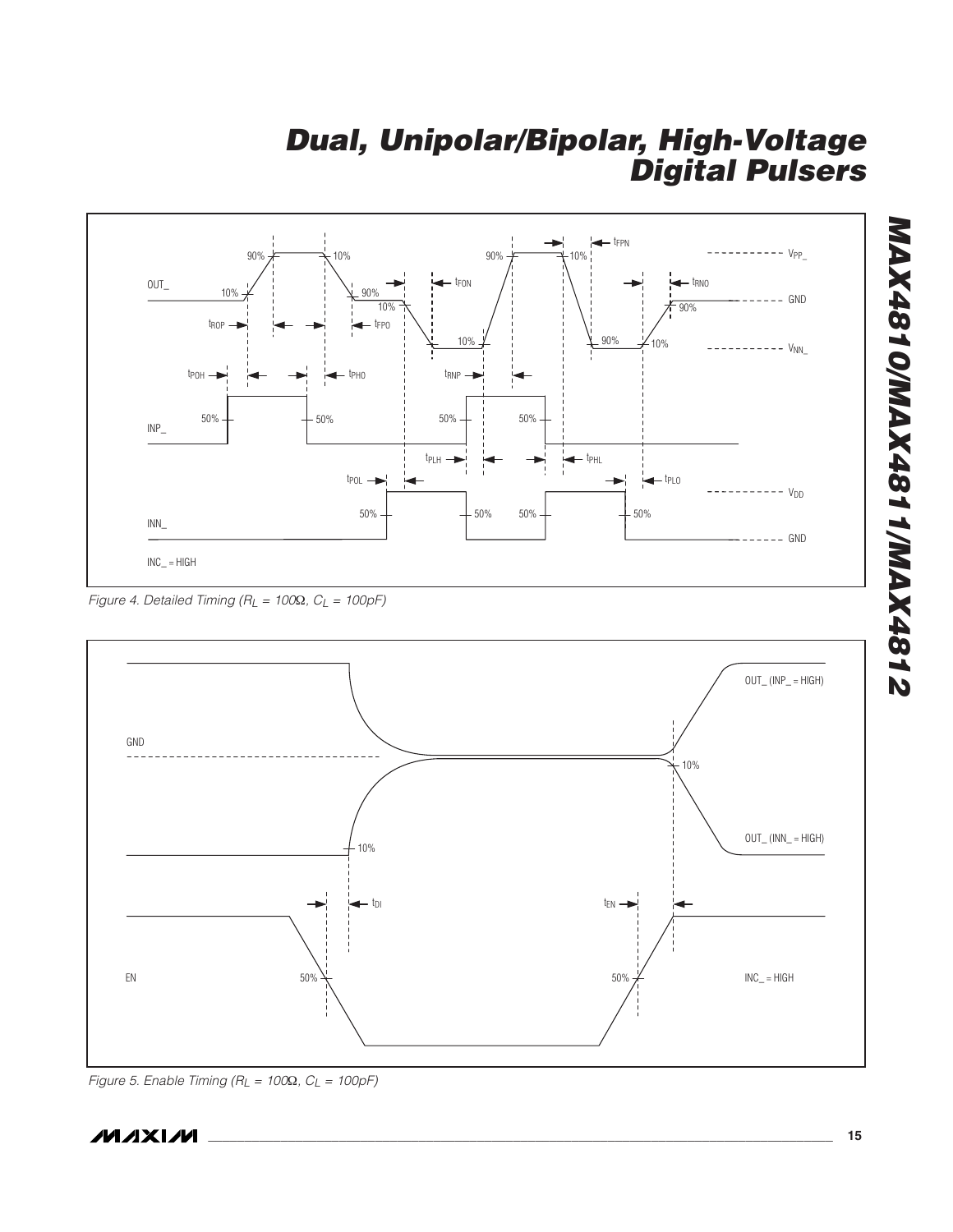







Figure 7. Short-Circuit Timing

**MAXIM**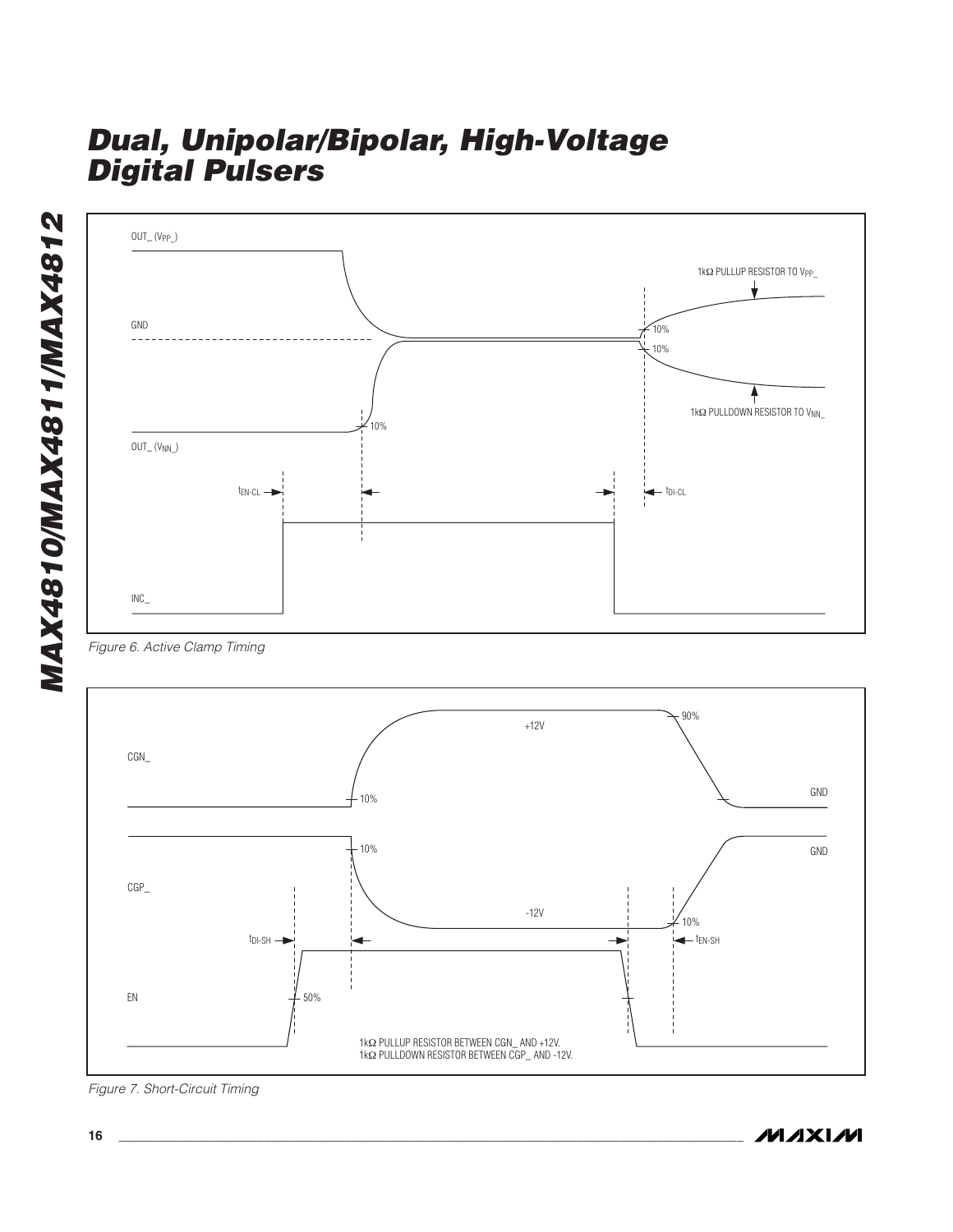

Figure 8. MAX4810: Dual Bipolar Pulsing, ±100V, GND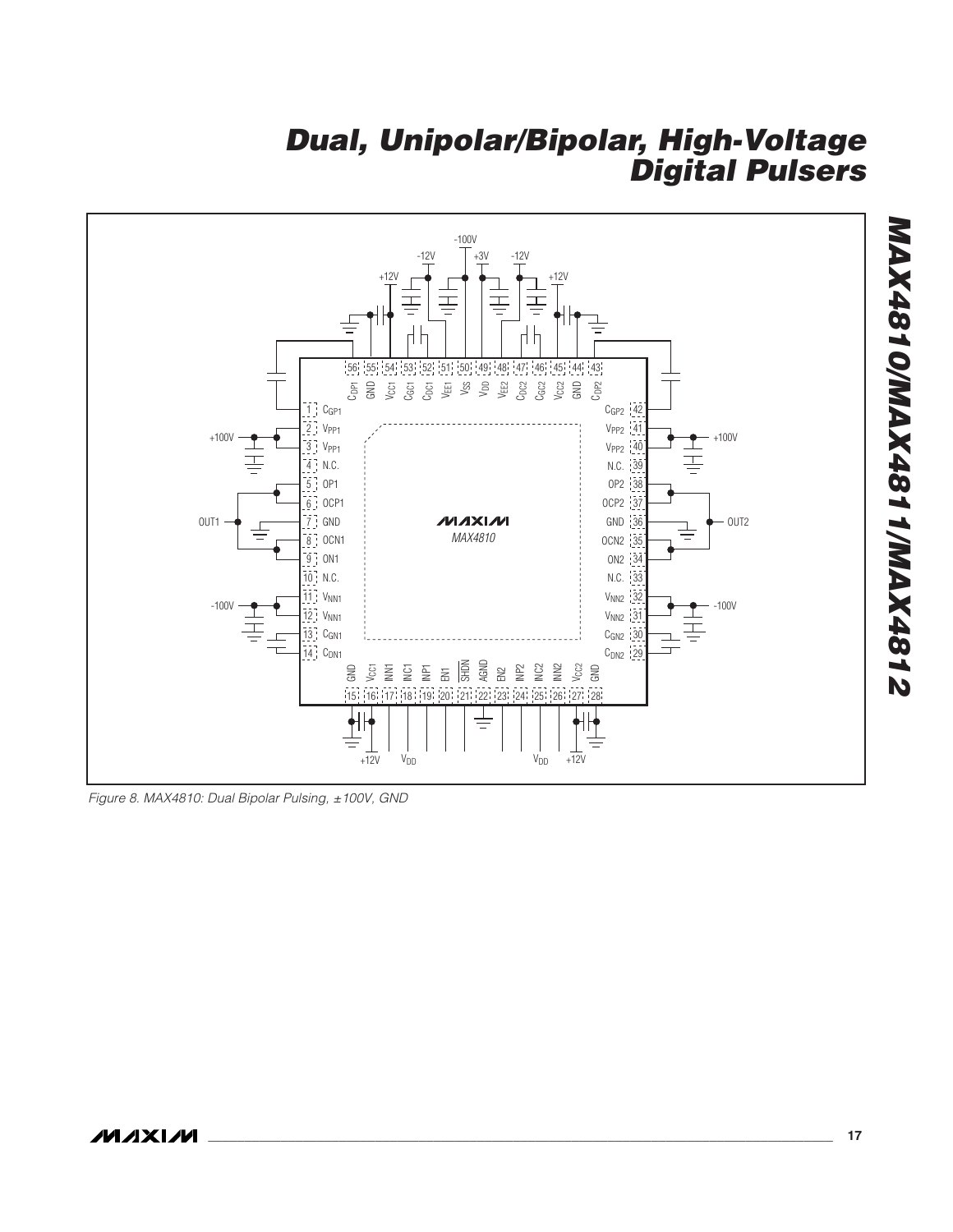

Figure 9. MAX4811: Five-Level Pulsing, ±100V, ±50V, GND

**MAXIM**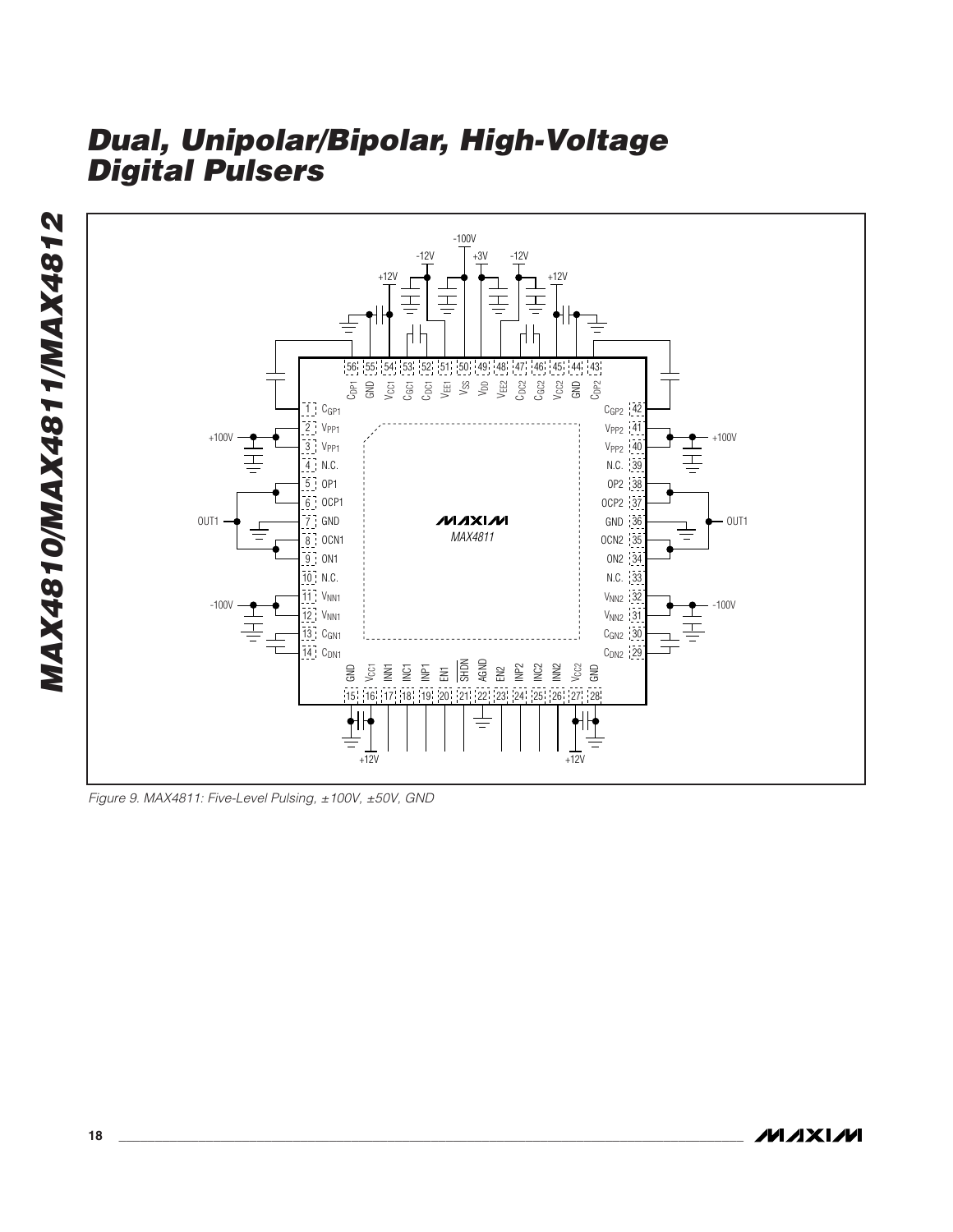

Figure 10. MAX4812: Dual Unipolar Pulsing, +100V, GND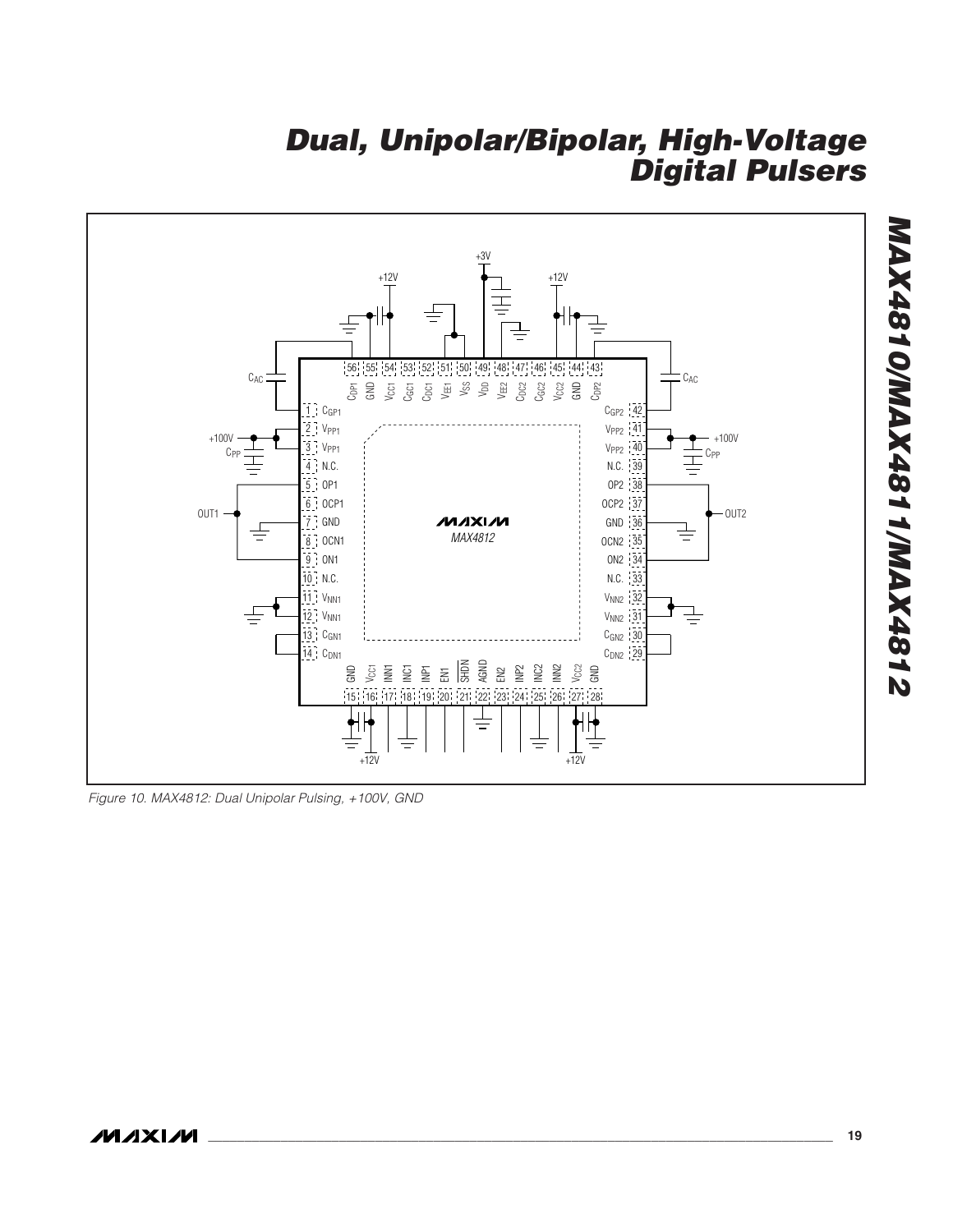**Package Information**

For the latest package outline information and land patterns, go to **www.maxim-ic.com/packages**.

| <b>PACKAGE TYPE</b> | <b>PACKAGE CODE</b> | <b>DOCUMENT NO.</b> |
|---------------------|---------------------|---------------------|
| 56.<br>u            | 56.                 | /014،               |

Maxim cannot assume responsibility for use of any circuitry other than circuitry entirely embodied in a Maxim product. No circuit patent licenses are implied. Maxim reserves the right to change the circuitry and specifications without notice at any time.

**20 \_\_\_\_\_\_\_\_\_\_\_\_\_\_\_\_\_\_\_\_Maxim Integrated Products, 120 San Gabriel Drive, Sunnyvale, CA 94086 408-737-7600**

© 2008 Maxim Integrated Products **inc. is a registered trademark of Maxim Integrated Products**, Inc.